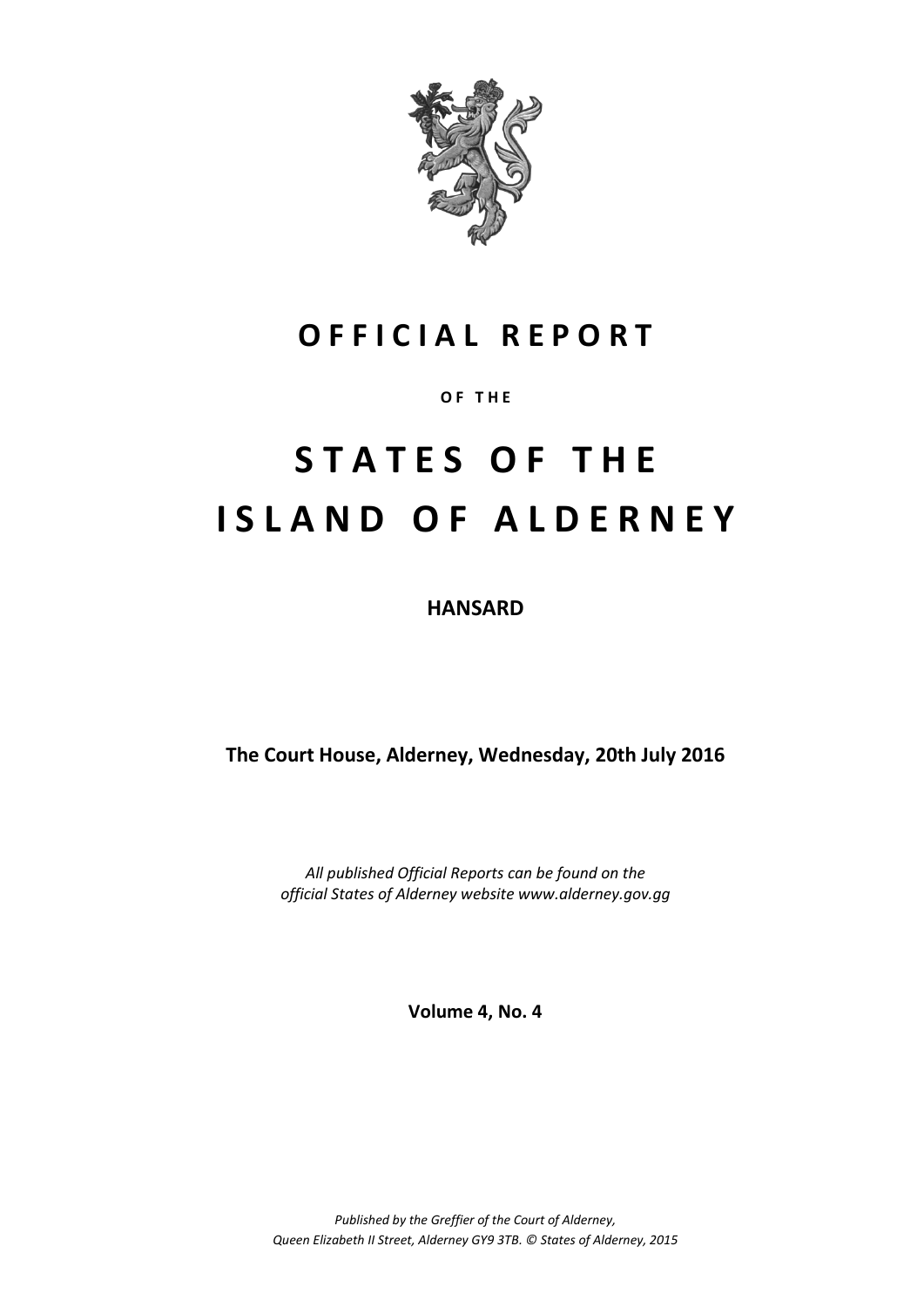#### **Present:**

#### **Mr Stuart Trought, President**

#### **Members**

Mr Matthew Birmingham Mr Louis Jean Mr Robert McDowall Mr Graham McKinley Mrs Norma Paris Mr Steve Roberts Mr Christopher Rowley Mr Francis Simonet Mr Ian Tugby

# **The Greffier of the Court**

Mr Jonathan Anderson

# **Business transacted**

| Convener's Report of the People's Meeting held on 13th July 2016  101                       |  |
|---------------------------------------------------------------------------------------------|--|
|                                                                                             |  |
| Billet d'État for Wednesday, 20th July 2016 ……………………………………………………………… 102                    |  |
| I. Amendment to Section 59 of the Government of Alderney Law, 2004 approved 102             |  |
| II. Land Use Plan Review 2016 Phase 1 - Documentation approved  103                         |  |
| III. Building and Development Control (Alderney) (Amendment) Ordinance, 2016                |  |
|                                                                                             |  |
|                                                                                             |  |
|                                                                                             |  |
| VII. Air Transport Licensing (Alderney) Law, 1996 - Modified policy statement approved. 125 |  |
|                                                                                             |  |
|                                                                                             |  |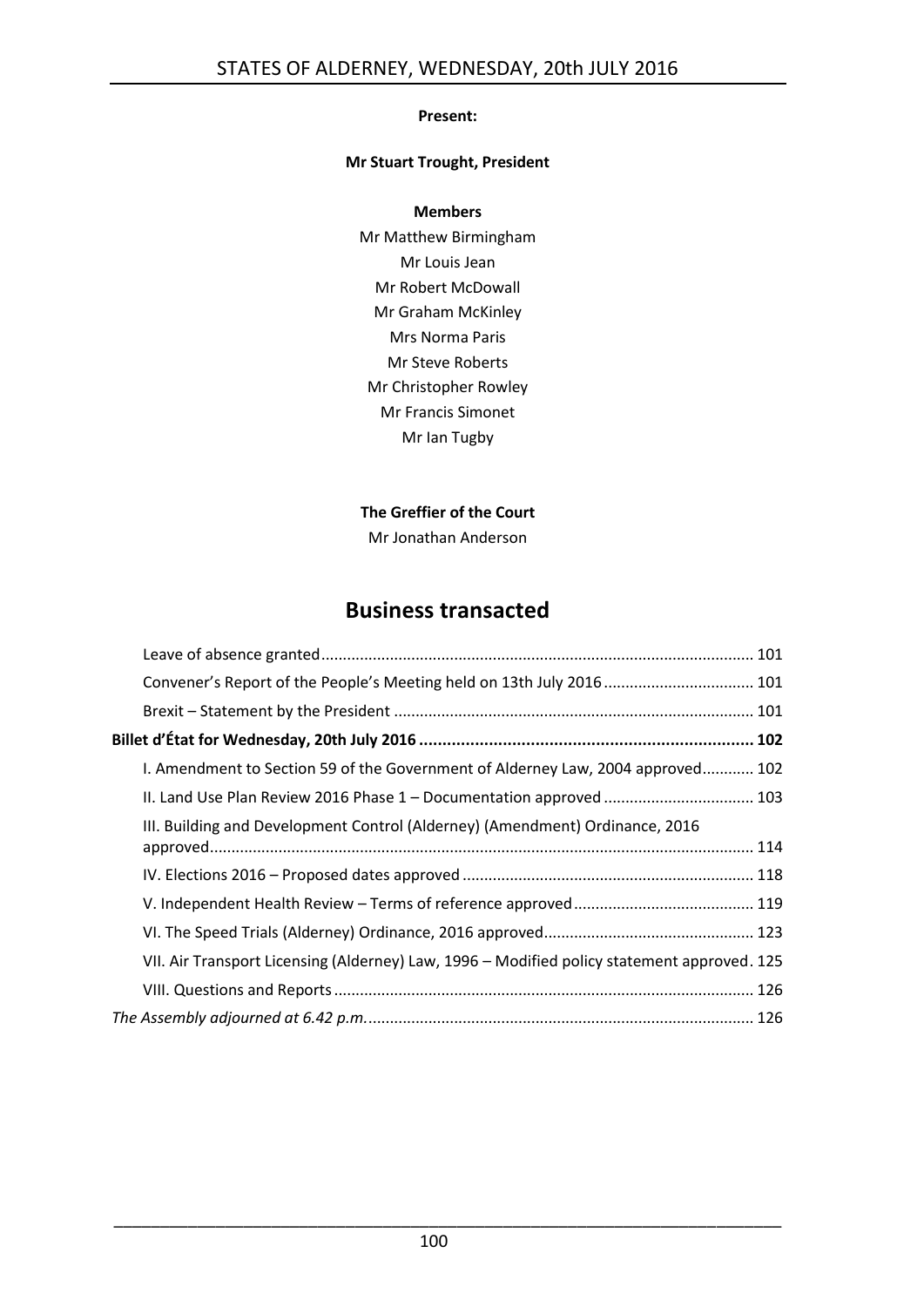# States of Alderney

*The States met at 5.26 p.m. in the presence of Mr Geoffrey Workman, a representative of His Excellency Vice-Adm. Ian Corder, KBE, Lieutenant-Governor and Commander-in-Chief of the Bailiwick of Guernsey*

[THE PRESIDENT *in the Chair*]

# **PRAYERS**

*The Greffier*

# **ROLL CALL**

*The Greffier*

#### **Leave of absence granted**

<span id="page-2-0"></span>**The President:** Mr Greffier, apologies were received from Mr Harvey.

**The Greffier:** Thank you, sir.

#### **Convener's Report of the People's Meeting held on 13th July 2016**

<span id="page-2-1"></span>5 **The President:** Before we start this evening's meeting, Mr Birmingham, as Convener would you please give us the Convener's Report.

#### **Mr Birmingham:** Thank you, Mr President.

I convened the People's Meeting last Wednesday. I was assisted by the Chief Executive, the 10 Planning Officer and the Treasurer. There were three States Members excluding myself, the Minute Secretary, 19 members of the public and two members of the press.

On the first item, the statement, there was no comment, sir.

#### **Brexit – Statement by the President**

<span id="page-2-2"></span>**The President:** Thank you very much indeed.

- I have included a short statement about Brexit as a prelude to this States meeting to assure 15 Islanders that the States of Alderney are cognisant of the fact that Brexit will present some threats and opportunities to Alderney, which I have no doubt will result in matters being brought to this Chamber. Members hold strong views on this matter and as items are brought to the States for debate every Member will have their opportunity to present their respective views.
- 20 That is the end of my Statement.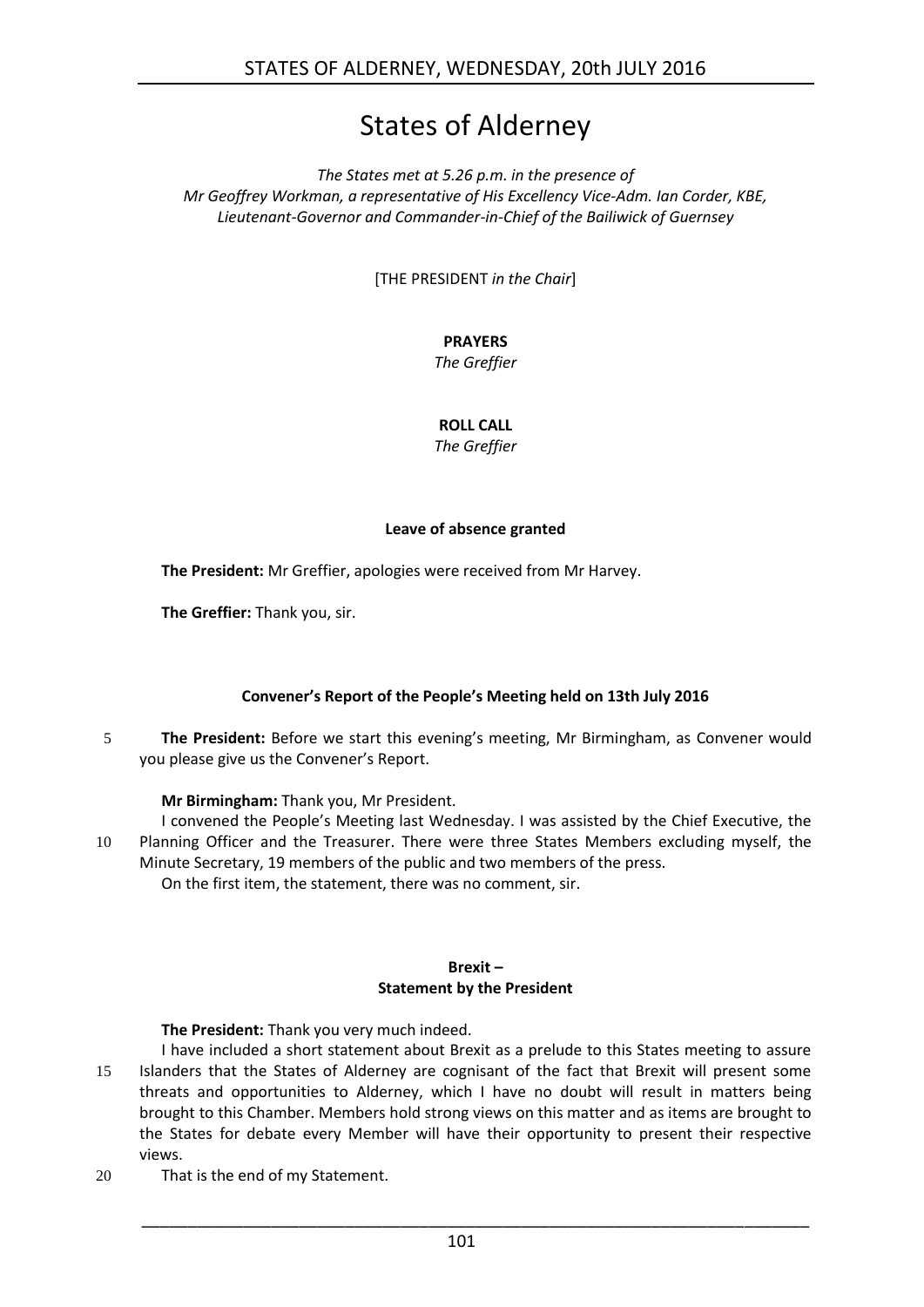# Billet d'État for Wednesday, 20th July 2016

#### <span id="page-3-0"></span>**I. Amendment to Section 59 of the Government of Alderney Law, 2004 approved**

<span id="page-3-1"></span>*Item I.*

*The States of Alderney is asked:*

*To approve the Government of Alderney Law, 2004, (Amendment) Ordinance 2016, substituting the date of 7th May with 30th June.*

**The President:** Greffier, could we move to Item I, please.

**The Greffier:** Yes, sir. Item I this evening is an amendment to section 59 of the Government of Alderney Law, 2004.

- 25 A letter has been received from Mr McDowall in his capacity as Chairman of the Policy & Finance Committee, and the States of Alderney have been asked to approve the Government of Alderney Law, 2004 (Amendment) Ordinance 2016, substituting the date of 7th May with 30th June.
- Sir, I also take this opportunity to remind you that section 45(3) of the Government of 30 Alderney Law stipulates that when changes to the Government of Alderney Law are proposed the quorum is increased to nine – we remain quorate in these circumstances – and for any resolution to be binding seven Members must vote in favour.

# **The President:** Thank you very much.

35 Mr Birmingham, as Convener, Item I.

#### **Mr Birmingham:** Thank you.

The Treasurer clarified that this amendment is a result of the Review of the Financial Relationship, proposing a later submission date for the Financial Statements. There were no 40 comments on the Item.

**The President:** Thank you very much indeed. Mr McDowall, I believe you wish to propose this.

45 **Mr McDowall:** Yes, thank you very much, Mr President.

Ladies and gentlemen, this is essentially a procedural matter. The format and substance of the States of Alderney accounts will change slightly next year as a result of the changes in the Financial Relationship and will include, for example, matters such as the costs of the transferred services. Clearly, that information comes externally and from Guernsey, and as a contingency 50 measure – they are not quite as prompt and quick as we are – we do, I think, need to extend the

submission dates.

I hope that meets with everybody's approval. Thank you.

**The President:** Mr Roberts, I believe you wish to second this.

55

**Mr Roberts:** Yes, Mr President.

This amendment was unanimously approved by Policy & Finance at the meeting on 24th May 2016 and I would indeed like to second it.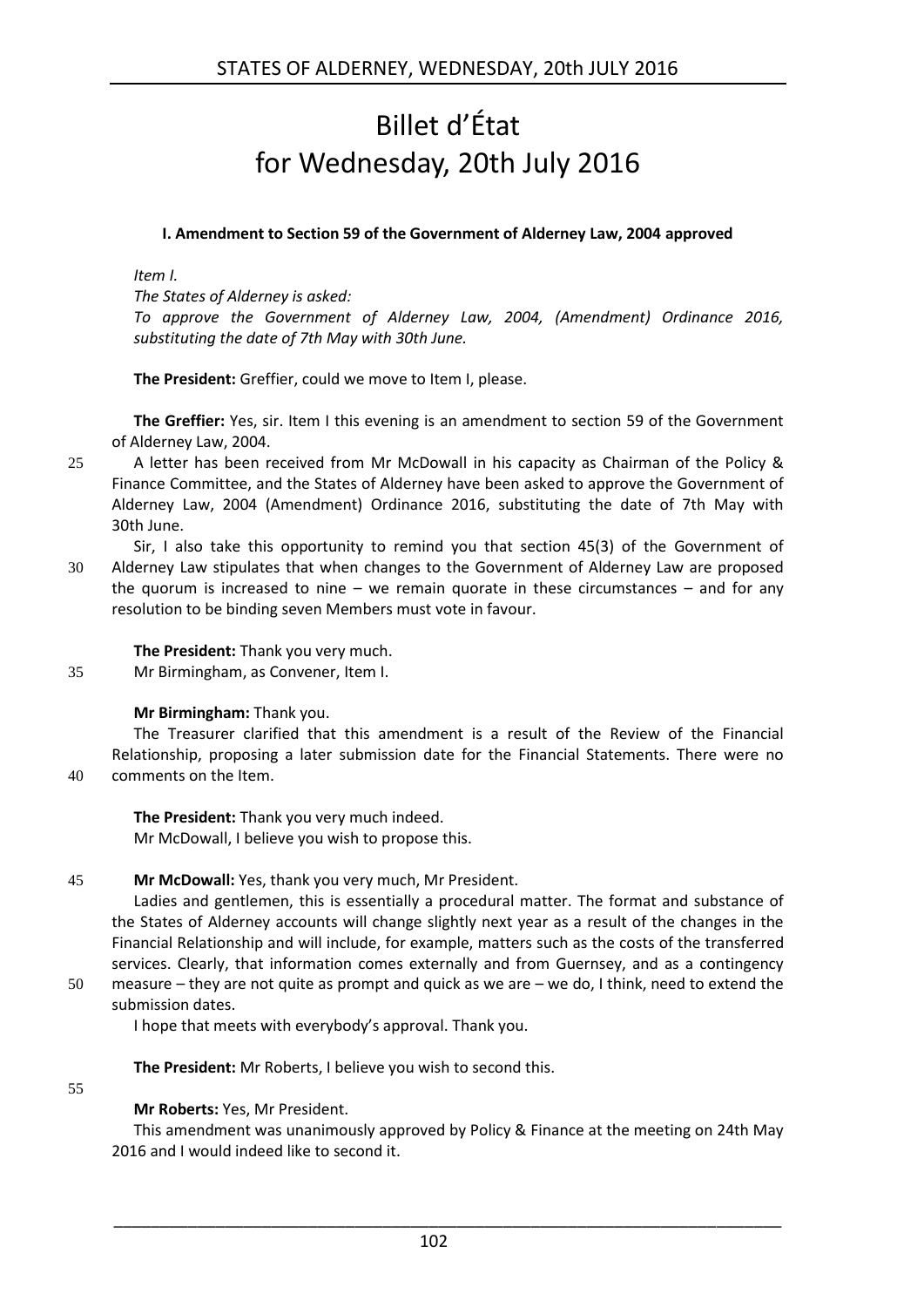#### 60 **The President:** Thank you.

Does any Member wish to comment on Item I? Mr McDowall, do you wish to sum up?

**Mr McDowall:** No, I think exactly what we said there, Mr President.

#### 65 **The President:** Thank you very much indeed. Mr Greffier, we will take Item I as approved, please.

**The Greffier:** Thank you, sir.

#### **II. Land Use Plan Review 2016 Phase 1 – Documentation approved**

<span id="page-4-0"></span>*Item II.*

*The States of Alderney is asked:*

*1. In pursuance of Section 30 (1) of the Building and Development Control (Alderney) Law 2002, as amended, to approve the undermentioned documents (i-iii), as the Land Use Plan prepared under Part IV of the Building and Development Control (Alderney) Law 2002, in replacement of the Land Use Plan (as amended) approved by the States on 16th November 2011;* 

*(i) Alderney Land Use Plan 2016 Section 1: Policies; (ii) Alderney Land Use Plan 2016 Section 2: Sites; (iii) Alderney Phase 1 Housing Land Use Plan 2016 (Map) and* 

*2. In pursuance of Section 30 (2) of the Building and Development Control (Alderney) Law 2002, as amended, to authorise the President of the States of Alderney to sign and date the approved Land Use Plan documents (i), (ii) and (iii) for the purposes of identification.* 

**The President:** We move to Item II, please.

#### 70 **The Greffier:** Item II is the Land Use Plan Review 2016 Phase 1.

A letter has been received from Mr Birmingham in his capacity as Chairman of the Building and Development Control Committee.

The States of Alderney have been asked, first, in pursuance of section 30(1) of the Building and Development Control (Alderney) Law 2002, as amended, to approve the undermentioned 75 documents (i) to (iii), as the Land Use Plan prepared under Part IV of the Building and Development Control (Alderney) Law 2002, in replacement of the Land Use Plan, as amended, approved by the States on 16th November 2011, those three documents mentioned being the Alderney Land Use Plan 2016 section 1 the policies, section 2 the sites, and the Housing Land Use Plan 2016 the map; and secondly, in pursuance of section 30(2) of the Building and 80 Development Control (Alderney) Law 2002, as amended, to authorise the President of the States of Alderney to sign and date the approved Land Use Plan documents (i), (ii) and (iii), for the purposes of identification.

#### **The President:** Thank you very much, Mr Greffier.

85 Mr Birmingham, as Convener, were there any comments on this Item?

#### **Mr Birmingham:** Thank you, Mr President.

The comments on this Item included, firstly zone 7, the components of harbour development zone: why is there a presumption against housing to the east of zone 7, being Fort Albert, Rozel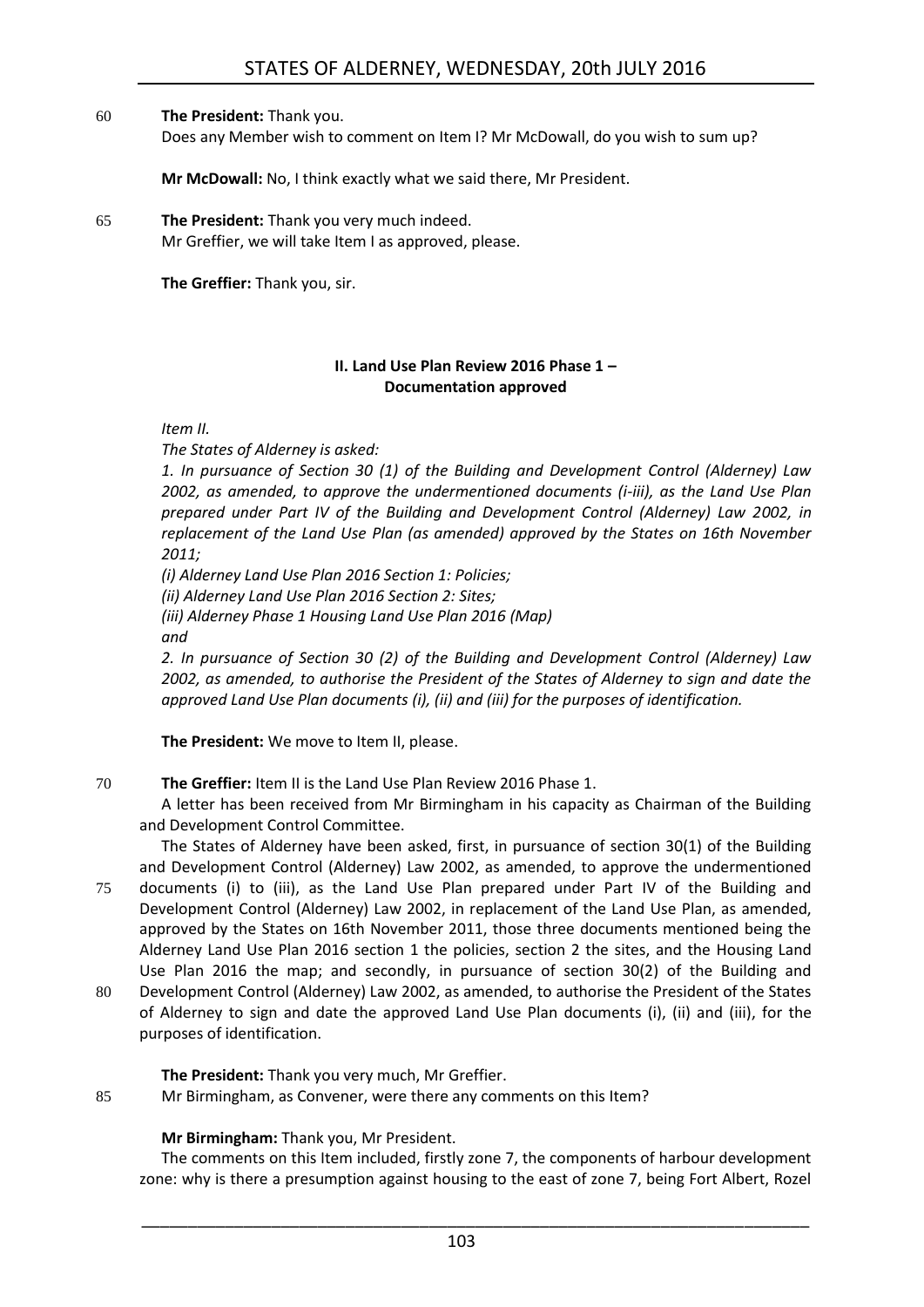- 90 Point, and the Arsenal in particular? It states that elderly accommodation is to be situated in the town area: why can't the Arsenal be used for this? Why is the Arsenal site included in the presumption against housing to the east of zone 7? The Convener advised that he will run through the detail and clarify the queries at the States Meeting – and if it pleases you, I could deal with that query now, or I can leave it until my speech.
- 95

**The President:** I think it would probably be better if you dealt with it now, so it does not get confused.

#### **Mr Birmingham:** Thank you.

100 As I stated at the People's Meeting, I rather suspected this was just a matter of interpretation. If I quickly read the section, it says:

Development to the west of Zone 7 (around the harbour and Braye Beach) should comprise a mix of uses including housing. This will support the creation of a second centre with sufficient critical mass, but which remains well connected to the centre of the Island.

#### And then it follows:

There will be a presumption against housing development to the east of Zone 7.

As I suspected at the time, it is just the wording there. We are talking about the interior of zone 7, not outside zone 7, so zone 7 does not include the areas that Mrs Pearson raised, which 105 are obviously the Arsenal, Fort Albert and Rozel Point. They are to the east of the zone but exterior to the zone, not interior to it. So here the reference to the east of zone 7 effectively deals with Braye Common; it does not deal with areas outside of the zone.

Hopefully, that clarifies the wording on that.

110 **The President:** Just for complete clarity, does that mean that there is no presumption to include?

**Mr Birmingham:** The areas that Mrs Pearson raised are exterior to zone 7. The wording in 'Zone 7' deals with zone 7 itself; it does not deal with areas outside of zone 7. They have their 115 own zoning, they have their own parts of that zoning-designated area, or they might be residential zoned within the designated area. Zone 7 does not refer to those areas.

**The President:** Thank you very much.

- 120 **Mr Birmingham:** Okay. Moving on, the States were congratulated on the work and progress made with the Land Use Plan, and that the heritage of the townscape is recognised and protected. The Convener stated that part 2 of the Land Use Plan will be dealing with the heritage areas.
- The 100 homes in five years is a worry: what about the concept of services for these 125 additional homes? The Convener advised that Alderney needs to get to the point of sustainability, resulting in the Island becoming economically viable for a potential population of 3,000. The introduction of the hierarchy of land suggested by ARUP will protect the greenbelt. It was also noted that part 2 of the Land Use Plan will address the economic implications regarding public services and utilities.
- 130 A further point was: will there be affordable homes within the proposed 400 homes over 20 years, such as the Banquage scheme? The Convener advised that land has been allocated for potential future affordable social housing within this Land Use Plan. Further land may also be allocated at a later date.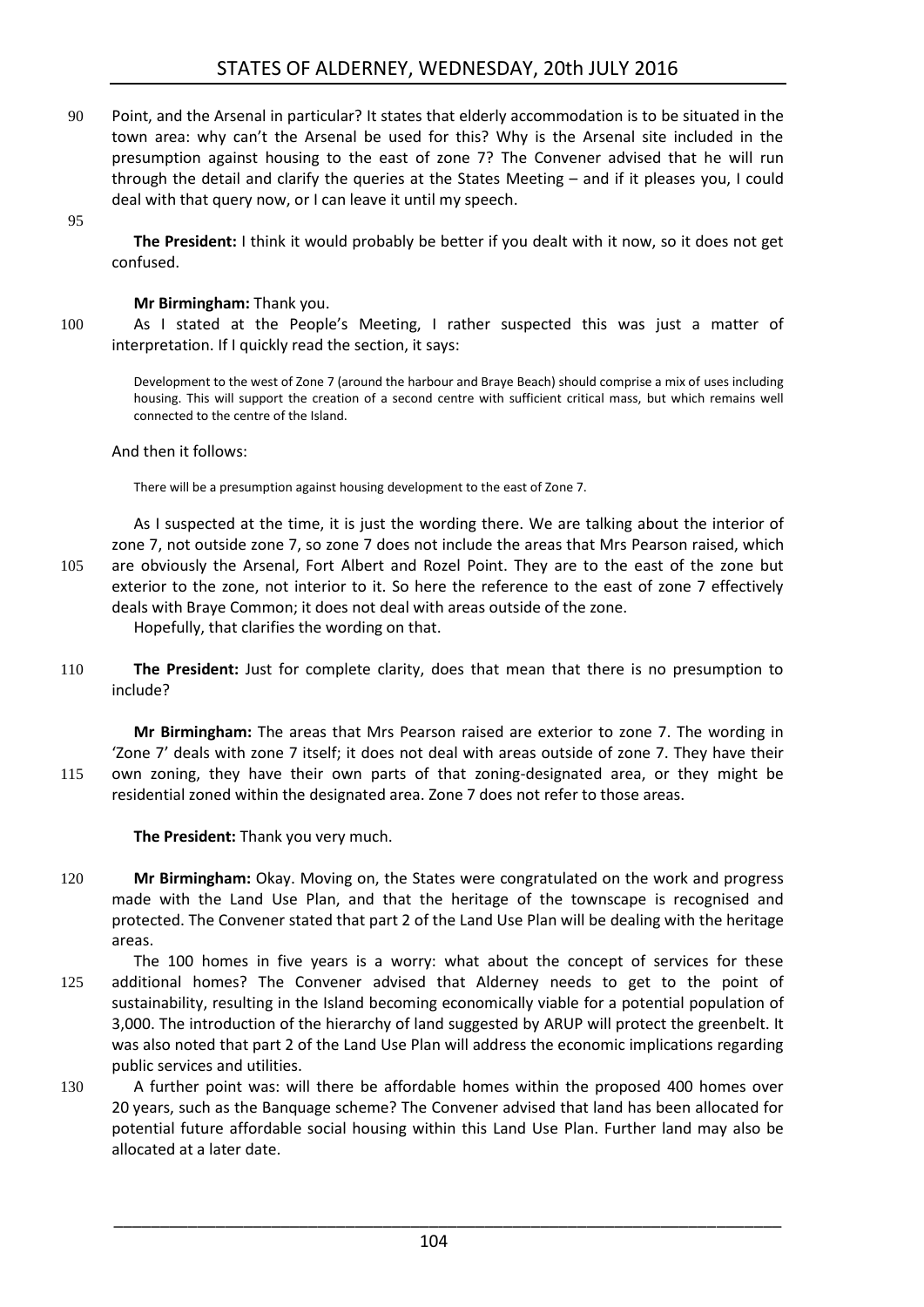# STATES OF ALDERNEY, WEDNESDAY, 20th JULY 2016

And finally, concerns were raised over oil tanks and polluted water sources, but the Convener 135 advised that these were not relevant to the Item on the Billet. The Convener also advised that building regulation controls could be used to help manage increases in water consumption associated with future development.

**The President:** Thank you very much, Mr Birmingham. Do you wish to remain standing?

140

**Mr Birmingham:** I may as well.

**The President:** In that case, would you proceed and propose your Item II.

#### 145 **Mr Birmingham:** Thank you, Mr President.

Mr President, fellow States Members, the Building and Development Control Committee (BDCC) has a statutory obligation under section 25 of the Building Control Law, 2002 to undertake a review of the Land Use Plan every five years, and I am delighted to be able to bring before you today the Land Use Plan 2016, fulfilling that obligation.

- 150 I could give a long speech about the Land Use Plan process being the most open and democratic process the States undertakes and I could go through all the minutiae of the changes and technical detail involved, but I am not going to - which I am sure will be a massive relief to you all, and especially to the Deputy Chair of the BDCC. Instead, I am going to read a letter that has been sent by Mrs Hanbury to you all, which I think provides an excellent summary which I
- 155 find hard to improve. It says:

The first Land Use Plan was introduced 15 years ago and you will understand my interest in following its progress. Undoubtedly, this year will see its most important development. By appointing ARUP and employing an experienced planning officer on your staff you have brought in professionals who have produced a vision which the original plan had not anticipated. The Land Use Plan 2001 is designed mainly to safeguard the Island against unsuitable development and to protect the green zone. The ARUP team have been very thorough, using all known data on housing and population, and consulting at every phase. There have been public presentations and workshops with appropriate groups and individuals. This culminated in the proposed Land Use Plan 2016, which was published in March and the subject of a green paper put to the States in April. A public inquiry followed at the end of April, which I attended. The plan is coming before you finally at the States meeting. It is the foundation for the future, to be followed by the second phase in 2017. You will be struck, as I have been, with the very few changes to the ARUP plan which are recommended by an independent and perceptive inspector after a four-day inquiry. This demonstrates the quality of the proposals before you. I commend the BDCC for its foresight, which has produced an optimistic and exciting plan for the future based on sound professional judgement and experience, and it will become a worthwhile legacy for the States.

As I said, that was sent to all Members of the States by Mrs Hanbury, and I have to say I could not agree more with the sentiment of the letter.

One thing I will say, though, is: is the process complete? No, far from it. The next phase of the plan will incorporate a new strategy on environmental protection, a review of heritage assets 160 and economic matters, including the Airport, the harbour, and of course tidal power. This is a staging post to the full plan, but an important staging post that outlines the goals of the plan as a whole and deals with the issues of how housing – one of the key planks of any land use plan, can be dealt with over the next 20 years. I commend it to the States.

165 **The President:** Thank you, Mr Birmingham. Mr Simonet, I believe you wish to second, sir.

> **Mr Simonet:** Yes, indeed, Mr President. I am delighted, actually, to second this proposal and I would like to reserve my remarks to speak later in the debate.

170

**The President:** Thank you very much, Mr Simonet. Does any other Member wish to speak on Item II?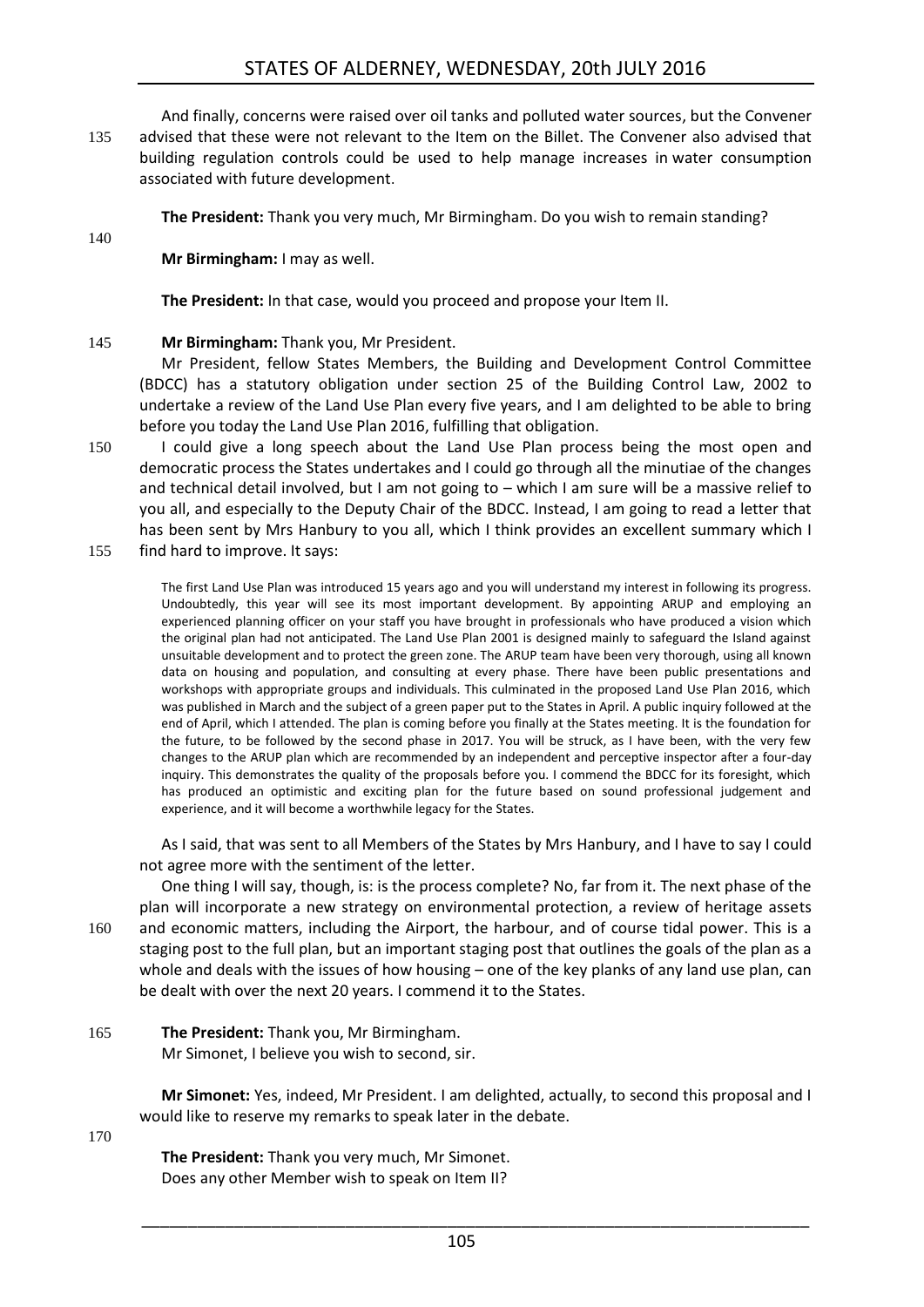**Mrs Paris:** Thank you, Mr President.

Again, as we did discuss a lot of this at the last States meeting, but not in quite such a formal 175 way, I think Mr Birmingham and his team are to be congratulated on the thoroughness and the professionalism that has been so obvious throughout phase 1 of the Land Use Review.

We have now cogent analysis of the current population's housing needs, the changes required to meet them and to help attract new residents and the recognition of the need to protect major parts of the Island from inappropriate development, and there is an increasing 180 awareness of the value of our natural environment in there too.

I am impatient, actually, to see the future work for phase 2 commence. Both our natural environment and our stock of heritage buildings are a fragile, finite and irreplaceable resource. Ironically, economic decline offers some protection as there is little money to spare for major projects – or, one has to admit, for routine maintenance either. But as we proceed with plans for 185 economic development, the pressure to make changes may increase and safeguarding

I am very pleased to support the adoption of phase 1 and I look forward with confidence to the commencement of phase 2.

190 **The President:** Thank you, Mrs Paris. Mr McKinley.

mechanisms will be urgently required.

**Mr McKinley:** First, could I just say, on behalf of myself and Mr Jean, that we are sorry we missed the People's Meeting at which this subject was discussed last Wednesday, but we were 195 on business in Guernsey.

I was also going to mention Mrs Hanbury's letter, but I should also perhaps congratulate the ARUP team and Mr Langton and his team for the hard work that they have done.

Mr Birmingham has answered one of my questions that I included already, to do with the Arsenal and the possibility of the five-year plan east of Braye Harbour, but could I just ask a 200 further question: zone 7 – you said Braye Common, but does it also include beyond Braye Common, across the road to what I would call the motorcycle site?

Also, I question perhaps – maybe I am misinformed – why this debate is taking place in July when the changes to the Land Use Plan do not actually come into effect until January 2017, in six months' time, and when I understand there are still further consultations to take place. But I do 205 think the plan is excellent and I go along with all that has been said before in that respect.

- I also raise, perhaps slightly controversially, the question of Mannez Quarry and the proposed construction of the converter site, or the converter station for the FAB link. Does anyone know the exact size of the site? I have heard seven acres. I heard this morning from somebody the possibility of 14 acres – I find that rather difficult to believe, but they think there are 14 acres in
- 210 the Mannez Quarry site. It is an issue which is causing very considerable concern on the Island. I quite understand the length for the tidal energy and ARE, but I am concerned about the environmental effect that you will have on the Island; it will totally change that end of the Island, both in terms of lookout, although it is in some ways protected by Mannez Quarry, but also, I understand, the noise that it is likely to make 24 hours a day. Of course tidal power is important,
- 215 but I do question why we need a converter station here. Perhaps we need it to link in with ARE or could it be in France, or could it be in the south of England? Perhaps you would like to explain – not so much as part of this debate, but later. I understand there is a public meeting to take place on 10th August and all States Members will be attending in the morning and the members of the public will be invited to attend in the afternoon, but there are serious concerns and I 220 wonder how much that is going to be considered in the revision of the Land Use Plan.

**The President:** Thank you, Mr McKinley.

Does any other Member wish to speak on Item II? Mr Rowley.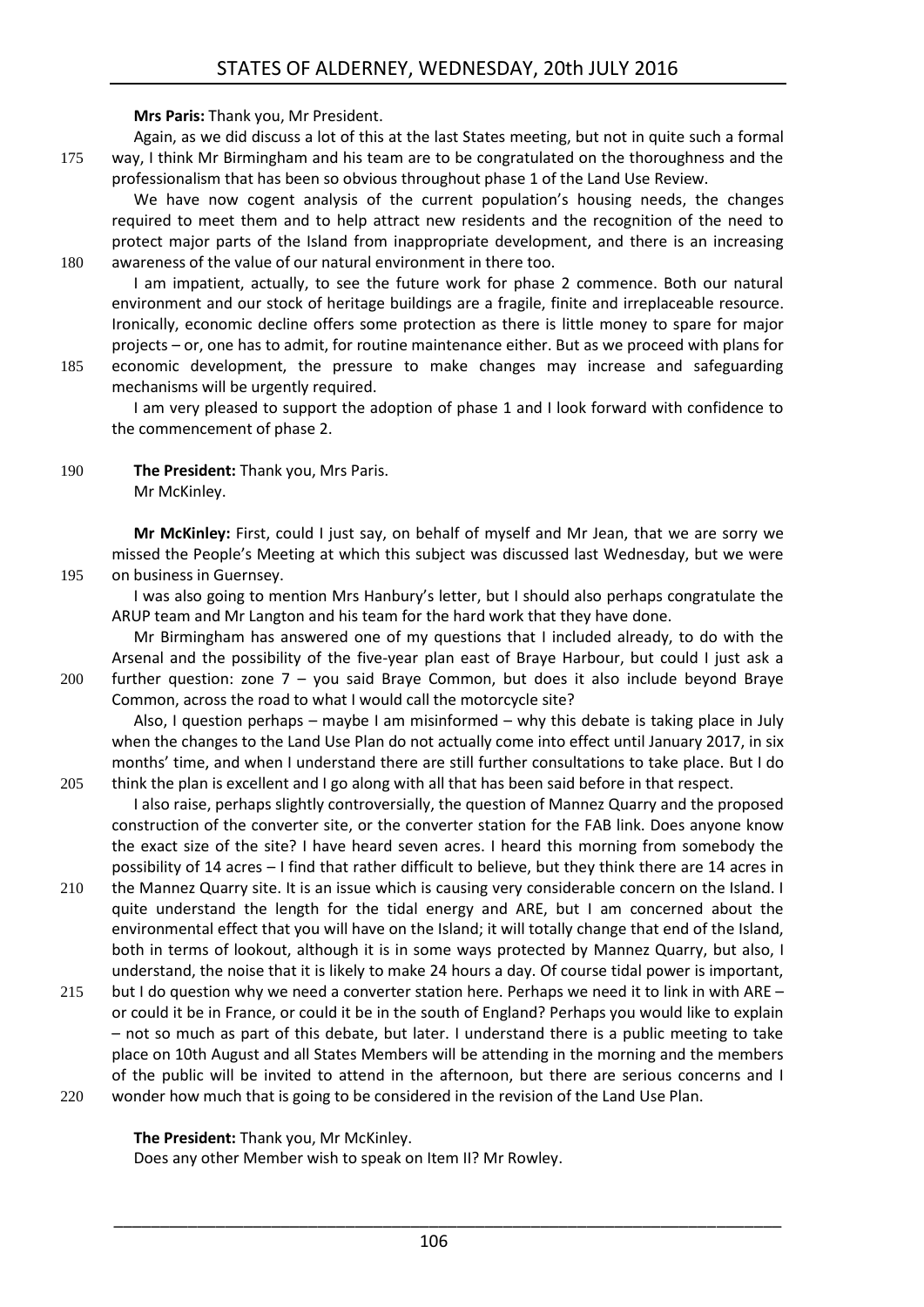#### 225 **Mr Rowley:** Yes, thank you, sir.

Just a very small point. One of the recommendations that ARUP made was that there should be minimum standards introduced for rental property, and the Committee decided that it would be better to let the market take care of this. I hope that the market will be strong enough here to actually do that. I cannot help feeling that in a small place like this, where a lot of properties 230 are in the hands of relatively few people, there may not be a strong enough market to deal with

that. We just have to keep an eye on it. Thank you.

**The President:** Thank you, Mr Rowley.

235 Does any other Member wish to speak? Mr Tugby.

**Mr Tugby:** It looks as though I am going against everybody else on this one, but I just do not understand why we have to pay people to come from England to actually decide on what is best for Alderney. They come for a few weeks – all right, they are so-called professionals, but we 240 have seen so much come from professionals lately when everything has gone wrong afterwards when we took their advice.

States Members are elected to take decisions and run the Island, and for some unknown reason we seem scared and we always have to get professionals in to take the flack for us. I have never been frightened to take a decision – if we get it wrong, we get it wrong, so we take the

- 245 flak from the public. We take the flak from the public anyway, so what is the difference? To create another hundred houses in the next five years, when property in the Island is at rockbottom prices … All you are going to do is depress the property market even more because there is not the uptake for people to take new dwellings. You can build a new dwelling, or a developer could, for £200,000 without much problem, but that would undercut the price of any other
- 250 property in Alderney, and that is what we have got to look at when we are talking about building an extra hundred houses. You are going to have certain developers, who I know have already been looking at it all, move in very quickly to try and build a number of houses and sell them on in bulk, basically, rather cheaply.

That is the reason I will vote against it. I do not know why we have to keep getting in so-255 called experts from England. All right, people say, 'Oh, what a wonderful report they have done!' Words are cheap, but at the end of the day the States Members have to carry the can afterwards when it all goes wrong. We had a perfect scheme down at the Banquage – even the inspector said that was one of the best schemes for Alderney – and what did the States do? They threw that one out a few years back and went with the Alderney Housing Association, and I do

260 not think the local population has taken up many of their half share of the houses with the Housing Association. The Banquage scheme would have solved any housing problem in Alderney for another 20 years without having to import so-called professionals to give us advice.

#### **The President:** Thank you, Mr Tugby.

265 Does any other Member wish to speak on this Item? Mr Roberts?

**Mr Roberts:** No, thank you.

#### **The President:** Mr Jean?

270 He wants to exercise his right to respond; he has the right to do that after everyone else has spoken.

**Mr Jean:** Does he?

#### 275 **The President:** Yes.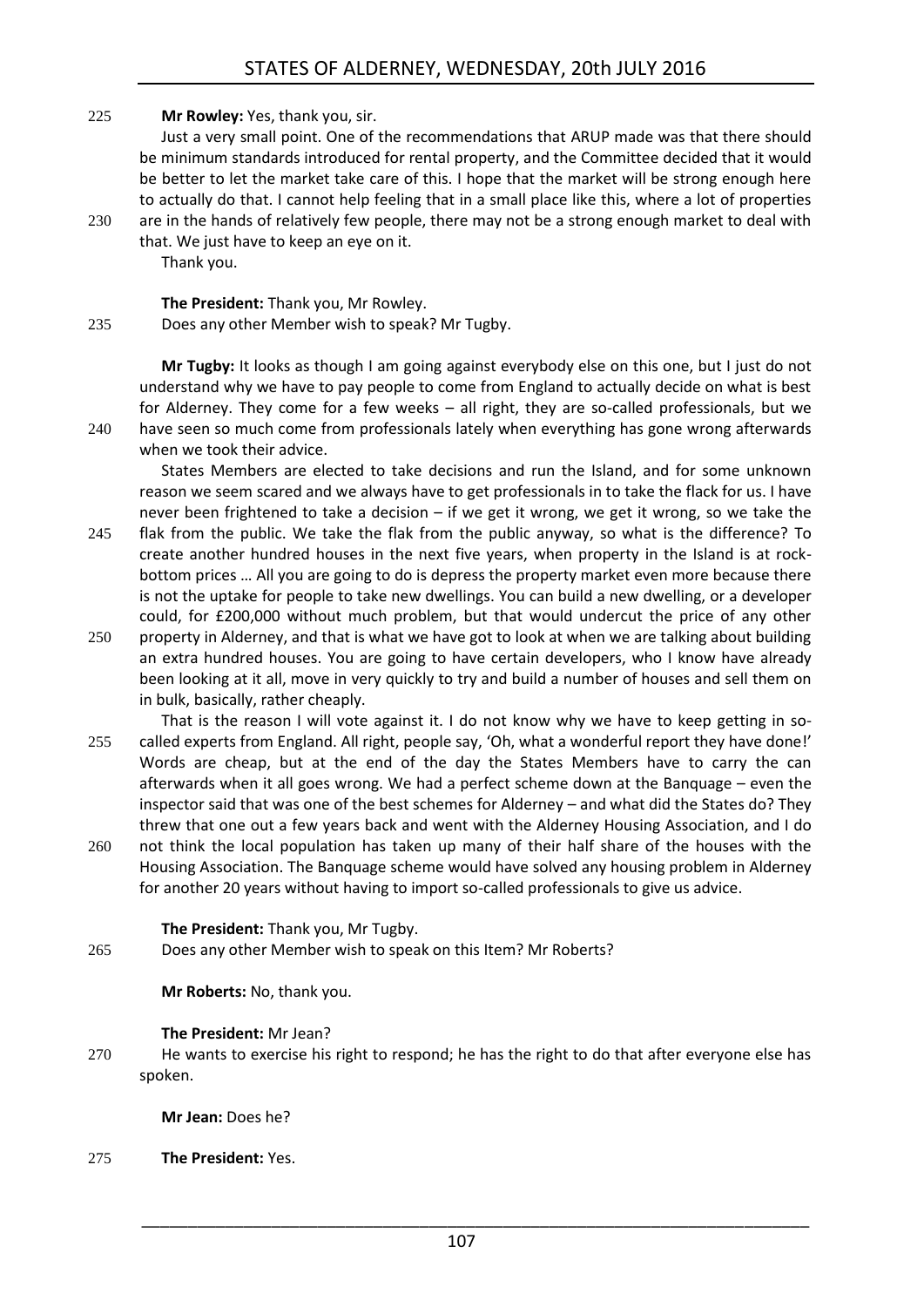**Mr Jean:** Interesting. Right, I will speak now, then.

Speaking on the Land Use Plan, sir, we were told a new and more robust appeal system would be put in place, yet I am confused because I feel the Committee cannot deal with 280 applicants even for a garage subject to a court case in Alderney. Will a new, more robust appeal system do anything to change this? I have my doubts.

#### 285 **The President:** Yes.

**Mr Birmingham:** Just in relation to what Mr Jean has been asking, I would like to point out that the appeal system is not in relation to the Land Use Plan; the appeal system is matters under the Development Control Law, 2002. The Land Use Plan does not deal with matters of 290 appeal.

**The President:** Thank you.

Does that clarify the situation for your, Mr Jean?

295 **Mr Jean:** Thank you very much, most grateful.

We are now on the third report from ARUP and there are at least two more to come. Could the Chairman tell me the full cost, from beginning to end, of this enormously costly exercise?

In the beginning, ARUP were denied access to the Haymans report. I did complain about this and I asked questions at the Island Hall as to why, as that report presents it. It spelt out that in

- 300 terms of housing needs Alderney did not need any provision for housing at that time, five years ago. It stated in the report that there were more than enough houses for sale on the open market to meet any current demand. I cannot tell if the decision to allow ARUP access to such a recent report as the Cambridge report may have been deliberate or not. Mr Birmingham might wish to answer that question for me.
- 305 I talk about the call for sites and I managed to attend the first of those meetings in the Anne French Room but was unable, although asked if I could, by the inspector, attend the second meeting, I was unable to do so owing to commitments in Guernsey. Called by the land use inspector, Mr Langton, I stated that the call for sites had culminated in all the controversial sites from past decades, of which many had been the subject of court cases and been settled by
- 310 various previous Building and Development Control Committees coming forward for reconsideration.

The removal of the C permit system – I realise there are faults with this system and there has been some abuse, but only some abuse. Opening up the rest of what is at the current time a precious reserve of building land so that anyone is able to apply to build is, to me, not right, and 315 I am unable to support that concept.

In recent years there have been very few applications. I would venture to give an explanation. The reason for this is clear: the housing market in Alderney is depressed and prices are at the lowest they have been for years. But where there is a cloud there is often a silver

- lining, and the reason the C permit system itself was not under any pressure is because many of 320 our young ones are buying existing properties because it is cheaper than building by far with all the staged payments, planning fees, water connections and sewerage connections to pay for. But this, in my opinion, is not any reason to do away with the C permit system. We all know that Building and Development Control have expressed wishes to see a better standard of building – all very laudable: grander designs, bigger houses, split level – a higher standard to attract the
- 325 high net worth individual into the buying market. All the way through these reports echo the words 'environmental impact assessment', for which the client will pay not just the aforementioned fees but they will now have to pay for impact assessments as well. Has any thought been given to reducing some of these state charges to make life easier for the potential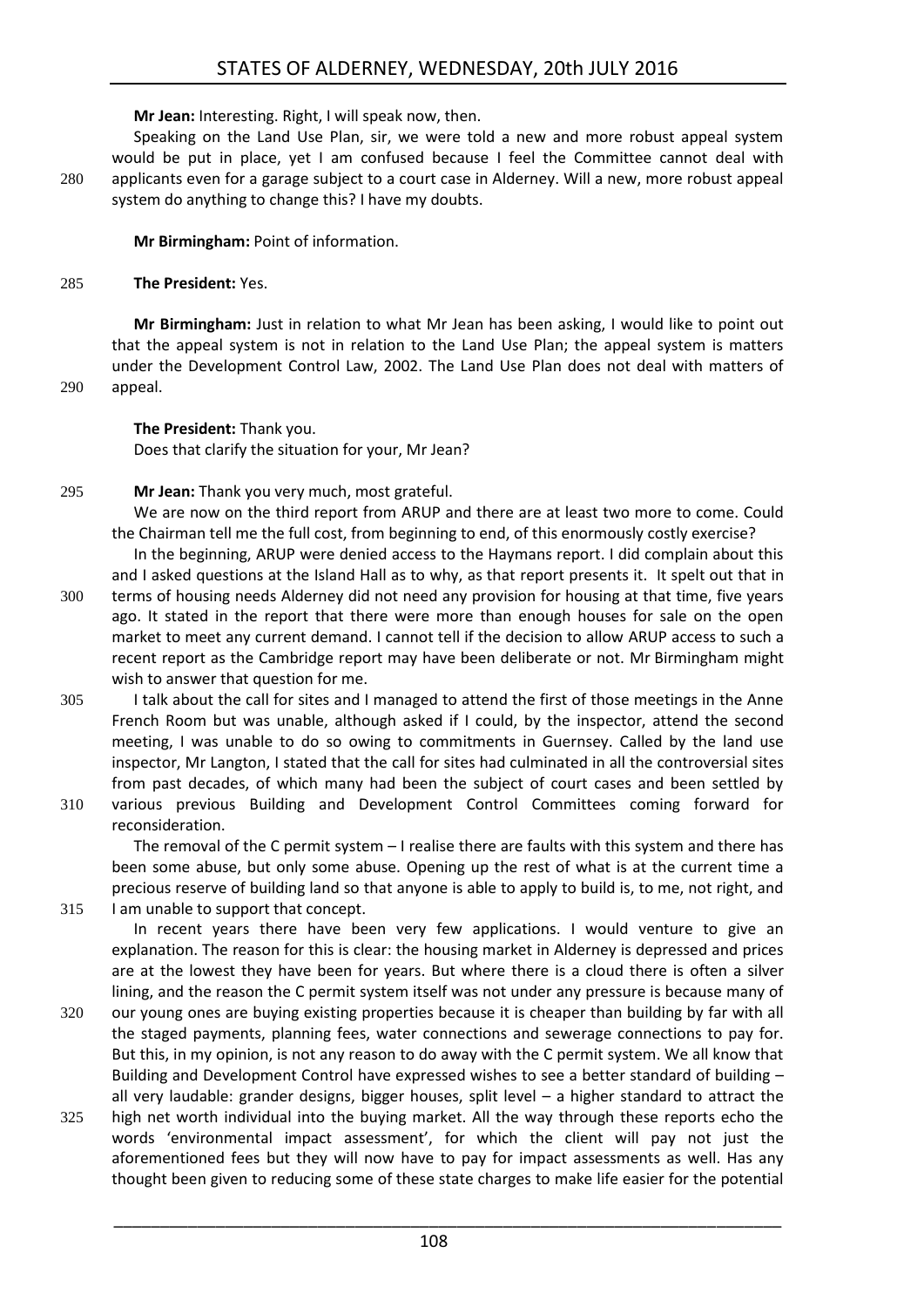C permit applicant and keeping the C permit applications in place? I am concerned that the level

330 of C permit applicant is being cut out of the system to build up a stock of higher-grade accommodation which could be applied for and built by any person of wealth, other than the normal C permit applicant, who could not afford to do so.

The report reiterates the current laws, for which, on top of the previous reports, we are paying out a lot of money at this time: £134,000 for these next stages. No doubt these sections 335 are looked forward to with much anticipation by you all, but not by me, including one on the airfield, when we are up to our neck in reports and various consultants on our airfield, and more than likely will be told nothing new after so many reports. What could be new?

This Island has spent, in the last four years, over £1 million on consultants while our economy is restricted and it is clear that our Island has a much reduced earning capacity compared to 340 Jersey or Guernsey. Our Government money should be targeted at our gateways in and out of our Island. For nearly four years we have not been heading in the right direction. The signs are that the States of Alderney is changing as we head towards the election. At last we are facing up to this subject: transport.

345 **The President:** Mr Jean, could you keep your comments to the land use item on the Billet, please?

**Mr Jean:** It is very much part of the Land Use Plan.

#### 350 **The President:** Carry on.

**Mr Jean:** We need to sort out proper sea links and we need to push forward for the 21st century airfield to allow a restricted and constricted business community to explore its full and proper earning potential. The need for better transport was acknowledged – and this is where I 355 link up and show you that it is quite correct that I talk about this – in the interview given this morning by our Planning Officer, Mr Young, on Radio Guernsey, as the Chairman of BDCC was unavailable.

I cannot support this report, as it involves getting rid of the C permit system and is costing far too much at the present time when other needs should take priority.

360

**Mr Birmingham:** Just a point of information.

**The President:** Yes.

365 **Mr Birmingham:** The Land Use Plan does not have anything to do with the C permit system. I think you are confusing it with the next Item, Item III, which has the removal of the C permit system. The Land Use Plan has nothing to do with the C permit system.

**Mr Jean:** I am sorry, but there is no problem about that  $-$ 

370

**The President:** Carry on, Mr Jean.

**Mr Jean:** Thank you. There is no problem about that, because I shall be voting against both.

In my closing remarks, I would say that all of this expense generated by the Building and 375 Development Control Committee, which deals with mainly only a few minor applications each month such as shed, fence, rehouse satellite dish or removal of a tree, and on an Island where in some quarters we see as few as only eight houses sold, and that particularly is in the last quarter …

I will close my remarks there. I am not keen on this and I actually think that the latter two 380 stages need to be cancelled to save the money.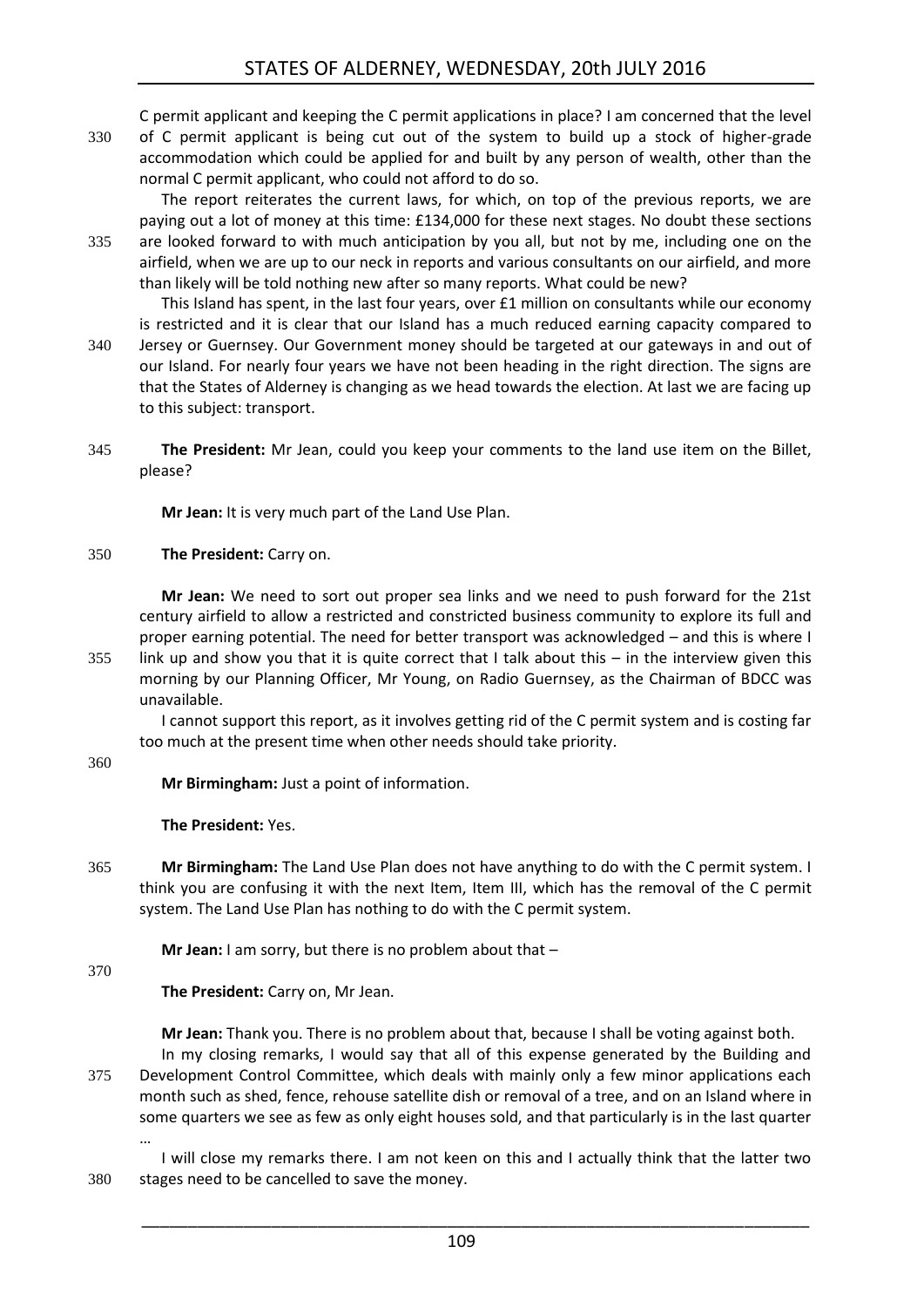#### **The President:** Thank you, Mr Jean.

Mr Simonet, you asked for your right to reply to be reserved. Do you wish to exercise that?

#### **Mr Simonet:** I do indeed, sir. Thank you, Mr President.

- 385 I think that everybody who took part in the public inquiry into the Land Use Plan could not fail to be impressed by the high standard of impartiality and integrity that was set by the inspector, Mr Alan Langton, in producing this excellent report. We should also pay tribute to the advice and guidance from the team from Ove ARUP, who for the past three years have built up an intimate understanding of all our planning-related issues.
- 390 When the BDCC considered the proposed update to the Land Use Plan, it was conscious of its responsibility to protect the designated area, the need for a clear vision statement and the provision of new progressive policies. I think we have achieved these objectives. The integrity of the designated area remains unchallenged. The housing character areas have encouraged the design and quality of new buildings that complement and enhance the different localities,
- 395 housing policies that are structured to provide the type of housing the Island needs, policies that protect our historic and architectural heritage, policies that encourage the development of infill sites, policies that will promote economic and population growth while protecting and enhancing our cultural environment.
- I think it is here worth repeating some of the inspector's closing remarks in his report, and I 400 quote:

Alderney is an exceptionally attractive Island, physically and socially. What has been more than apparent, though, is that against well-known changes in circumstances particularly since 2008 the economy has been less buoyant and there has overall been a loss of permanent residents. Those matters need to be addressed across a wide front, of which an important contribution must be a modern forward looking Land Use Plan that conserves all the best of the past while enhancing the future …

Mr Birmingham has rightly highlighted the letter from Rosemary Hanbury, who had the foresight to bring the first Land Use Plan to the States when she was a Member 15 years ago. She had to use all her abundant –

405 **Mr Jean:** Sir, a point of correction.

**The President:** A point of order, yes.

**Mr Jean:** That report was brought in the late 1990s by the Committee under David 410 Thornburrow, the original, and it was revamped by Rosemary Hanbury in 2000-and-something. Thank you.

> **The President:** Thank you, Mr Jean. Carry on, Mr Simonet.

415

**Mr Simonet:** It is a minor point, Mr President, and one that I would dispute. Nevertheless, I will continue.

**Mr Jean:** Sir, a point of correction.

420

**The President:** A point of order.

**Mr Jean:** A point of order. It is not a minor correction; it is a very important one. Thank you.

425

**The President:** Thank you, Mr Jean.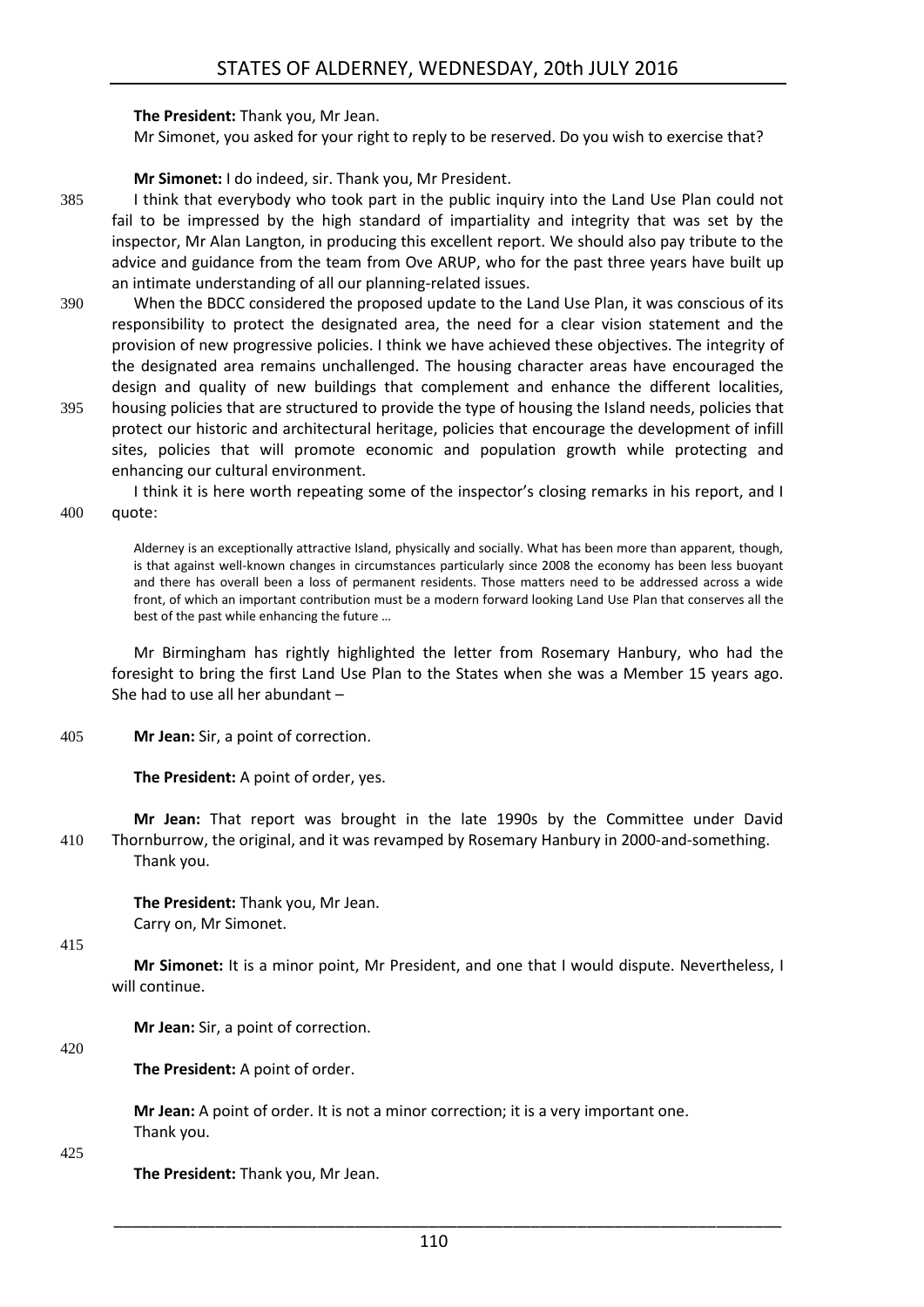**Mr Simonet:** Of course it is, Mr President. It is correct.

**A Member:** It is correct.

430

**Mr Simonet:** Since then, she has kept a watchful eye over every subsequent inquiry, taking part where she deemed it necessary, and has always been prepared to give advice whenever it has been sought. I am sure the whole Island acknowledges and appreciates her outstanding contribution to the protection of the designated area and the special features of the 435 environment. I support Rosemary's vision and I hope my fellow States Members do too.

I would just like to add a point here, Mr President. Mr Tugby has a well-known aversion to consultants, but I would say in passing that if the States had used consultants and expertise since the Second World War on a regular basis we would not be confronted with the issues that we have got today.

440 Secondly, Mr Jean. I listened with interest to his arguments. He does remind me rather of that well-known TV debater, Mr Eddie Izzard. *(Laughter)* I always say that, because Mr … as you know, always voluble, always confused and always wrong!

**The President:** Can you keep your comments to the Items on the Billet, please.

445

**Mr Simonet:** Well, I am just relating to Mr Jean's speech.

I have no further comments to add, Mr President. I would just simply like to repeat that I support Rosemary's vision and I hope fellow States Members will do so too.

450 **The President:** Thank you very much, Mr Simonet.

**Mr Tugby:** Point of order.

**The President:** Point of order.

455

**Mr Tugby:** I would just like to inform Mr Simonet that I am not a consultant; I am a States Member who is willing to take decisions on behalf of the people who live here. I give my views on what people tell me, and that is what I stand for.

# 460 **The President:** Thank you, Mr Tugby.

Would you like to exercise your right of reply, Mr Birmingham?

**Mr Birmingham:** I will, thank you very much.

I will try to address some of the points that were raised in there. There were many, so I may 465 miss some, but I will deal with specifically Mr McKinley's question regarding zone 7. No, the scramble course is not interior to zone 7. In fact, if you look in your Billet pack you should see the map that is in there and you will see that zone 7 is the crosshatched area; the scramble course is protected zone but it is not currently within zone 7.

- What I would say is that zone 7 is very much under the second part of the Land Use Plan 470 Review about economic matters, because obviously it is very important dealing with how we can try and facilitate a marina, for example. There is certainly some discussion to be had about whether the boundaries of that zone are currently correct and whether they needed planning, and I hope you will actually be taking part in those discussions when we get to it.
- Your other one was dealing with Mannez Quarry. Currently, there is no change, again, on the 475 map. The map is currently as it sits, agricultural zone and some protected zone. That again very much is one of the very important parts of the part 2 project. The tidal project in all its forms is going to have some very significant effects on the Island, and therefore having a conversation about the Land Use Plan and the planning implications that all of those connected issues around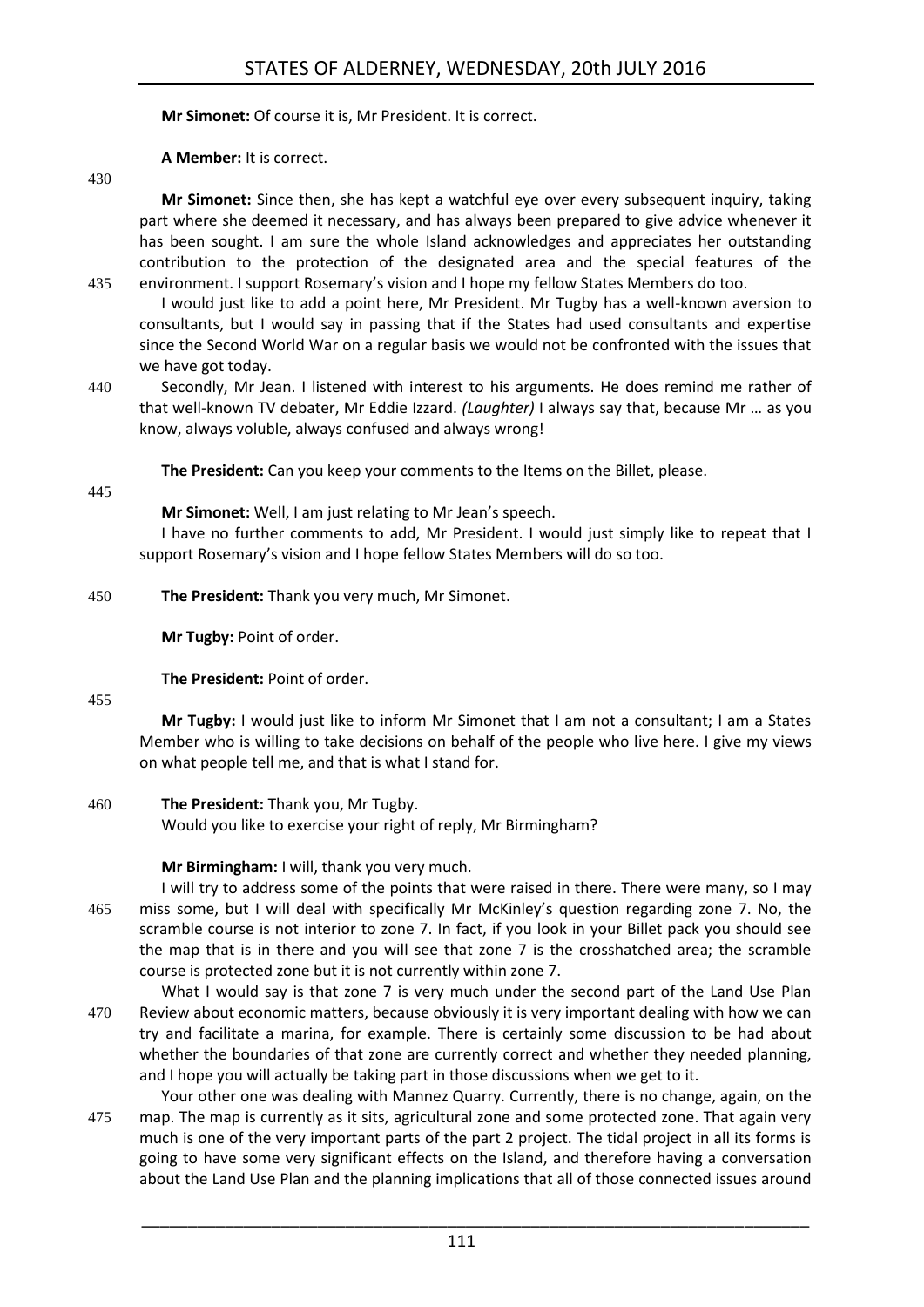tidal are going to have is going to be very important. Again, it is going to be a matter of ensuring

- 480 that we have a robust planning system that can address the concerns of the public at the same time as hopefully being able to deal with the issues that come from tidal in terms of the economic development of the Island. It is a very, very important piece of work that under the next section will come forward.
- That moves me very quickly on to one of Mr Jean's points, which is particularly his reference 485 to consultancy. The one thing I will say is I think there is a tendency on the Island to assume that anyone who does not work for the States should be classed as a consultant. That is very much not the case. ARUP, in this case, are basically being employed by us, as contract work, to undertake some very tricky work that realistically the Alderney Planning Department does not have the experience or expertise to undertake. In this case particularly, moving on to the next
- 490 phase, where we are dealing with something that is fundamentally important and economically important for the future of the Island – as are matters of the Airport and also matters of tidal power – we need to get this right, and I think spending money with experts who understand planning fully is money well spent; it is not money wasted. I would prefer, for the future of the Island, that we get it right.
- 495 Personally, I always put this in a simple way. You might think, when you say it quickly, £130,000-odd sounds like a lot of money, but to undertake some of this work we might be in a situation where you would just have to employ someone, and in fact you would probably have to employ two people, and that would probably take two or three years. You add up the amount of money you would be spending if you employed those people over that period of time to do
- 500 the same work: it is a hell of a lot more than £137,000. This is the most cost-effective way of getting this work done and getting it done to a high standard. ARUP: I think everyone who is engaged with them will say what excellent work they have produced, and certainly I cannot wait to engage with them on these matters to ensure that we have got a really fit-for-purpose Land Use Plan for these *very* important issues.
- 505 Obviously, one of the points he brought up was the Airport. Well, the Airport, as we understand … obviously we are going to be talking about extension to the existing zoning, so we have to change the Land Use Plan, but currently we have a set zoning that basically means we have a large area that is effectively taken out of the designated area. I would argue that actually the current zoning and the way we have the Airport zoned is in fact incorrect and there will be a
- 510 better system by which we can remodel that zoning that would actually be better for the Airport in the future. We have to do that because if we want to extend the runway, currently the law would stop us because the Land Use Plan does not allow it. So we would still have to come back to the Legislative States to remove that from there. This is a very important part of the process.
- If I quickly look through some of the other issues, I think again Mr Jean was confusing some 515 of the issues between the Land Use Plan and the next Item, though I do appreciate there are interconnections between the two. Much of what he was talking about relating to this falls under the second part.
- In terms of the housing, we are talking about a plan for 20 years, for the future, and what we are saying is that, as Mr Simonet said, it is actually more about protecting the greenbelt. What 520 we have identified through all this work is basically the ability to say we can actually deal with any housing that is required for the future without any impact on the designated area, and I would hope that is something that *everybody* would support. We want to protect the designated area, we do not want to have development sprawling into those areas unless we very much cannot help it, and the hierarchical system that is being introduced under this Land Use Plan 525 means it makes it very hard for residential development now to go ahead in the designated area.

Other than that, I do not think I have anything more to add, apart from my thanks to ARUP, my thanks also to the Planning team, particularly John Young and Sam Osborne, and of course to the land use planning inspector, who I think everybody who attended the land use planning inspection will realise was a thoroughly professional individual. In fact, I think I am right in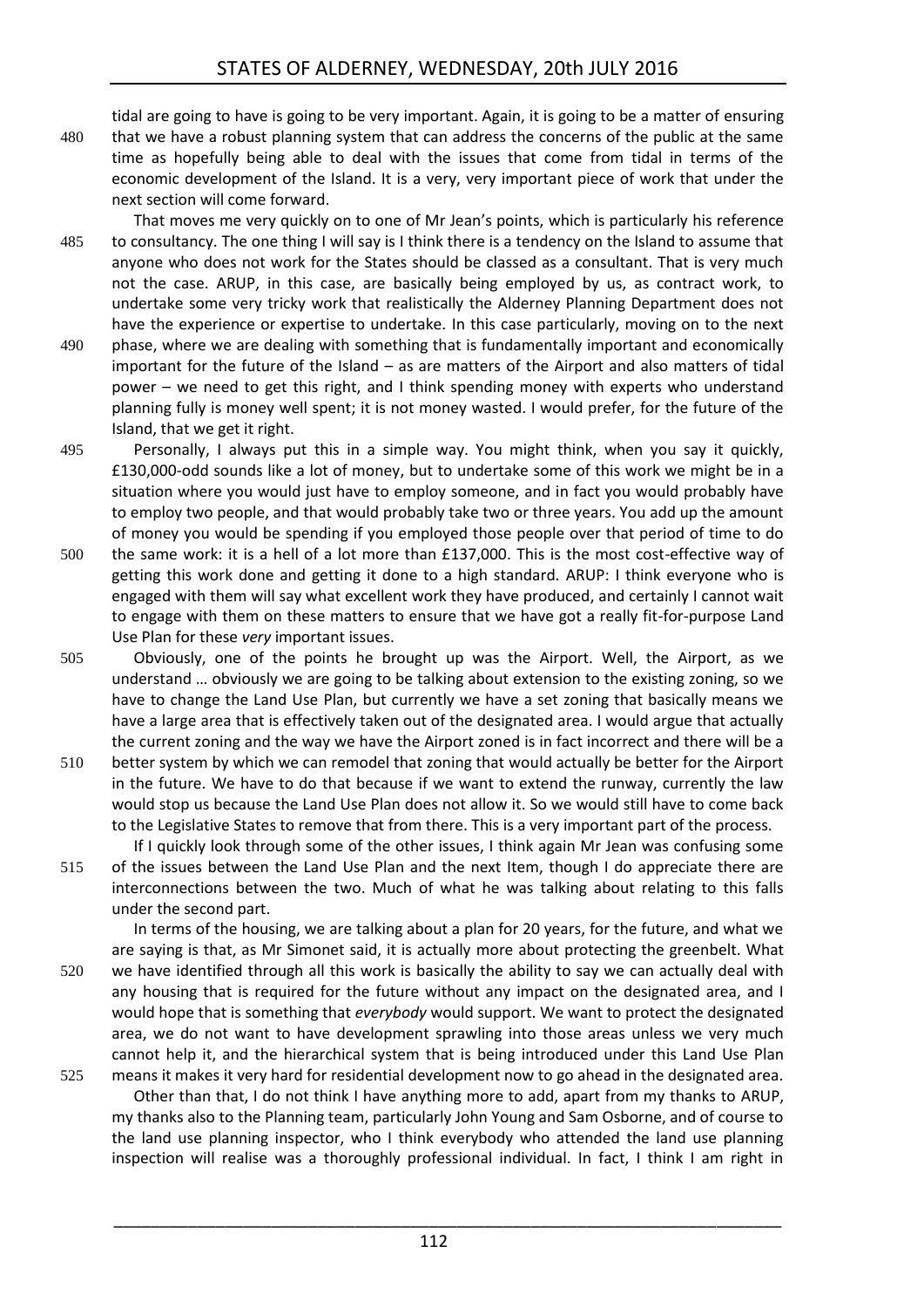530 thinking he has actually conducted the review of the London Plan. I think that shows the sort of level of quality of the individual.

I support these proposals and I hope the House will as well.

#### **The President:** Thank you very much, Mr Birmingham.

535 Mr Greffier, would you please put this to the vote, and because there is some contention here could you take them as item 1 and item 2, please. If Item 1 fails, then take them individually, (i), (ii) and (iii).

#### **The Greffier:** Yes, sir.

540 The States of Alderney are asked, in pursuance of section 30(1) of the Building and Development Control (Alderney) Law 2002, as amended, to approve the undermentioned documents (i) to (iii) as the Land Use Plan prepared under Part IV of the Building and Development Control (Alderney) Law 2002, in replacement of the Land Use Plan, as amended, approved by the States on 16th November 2011, those three documents being: Section 1, 545 Policies; Section 2, Sites; and the Alderney Phase 1 Housing Land Use Plan 2016.

*A vote was taken and the results were as follows:*

| <b>FOR</b>    | <b>AGAINST</b> | <b>ABSTAINED</b> |
|---------------|----------------|------------------|
| Mr Birmingham | Mr Tugby       | None             |
| Mr Simonet    | Mr Jean        |                  |
| Mr McDowall   |                |                  |
| Mr Rowley     |                |                  |
| Mr Roberts    |                |                  |
| Mrs Paris     |                |                  |
| Mr McKinley   |                |                  |

**The Greffier:** With 7 votes in favour, that aspect passes.

Secondly, in pursuance of Section 30(2) of the Building and Development Control (Alderney) Law 2002, as amended, to authorise the President of the States of Alderney to sign and date the approved Land Use Plan documents (i), (ii) and (iii) for the purposes of identification.

*A vote was taken and the results were as follows:*

| <b>FOR</b>    | <b>AGAINST</b> | <b>ABSTAINED</b> |
|---------------|----------------|------------------|
| Mr Birmingham | Mr Tugby       | None             |
| Mr Simonet    | Mr Jean        |                  |
| Mr McDowall   |                |                  |
| Mr Rowley     |                |                  |
| Mr Roberts    |                |                  |
| Mrs Paris     |                |                  |
| Mr McKinley   |                |                  |
|               |                |                  |

<sup>550</sup> **The Greffier:** Again, sir, that part is passed.

**The President:** Thank you very much, Mr Greffier.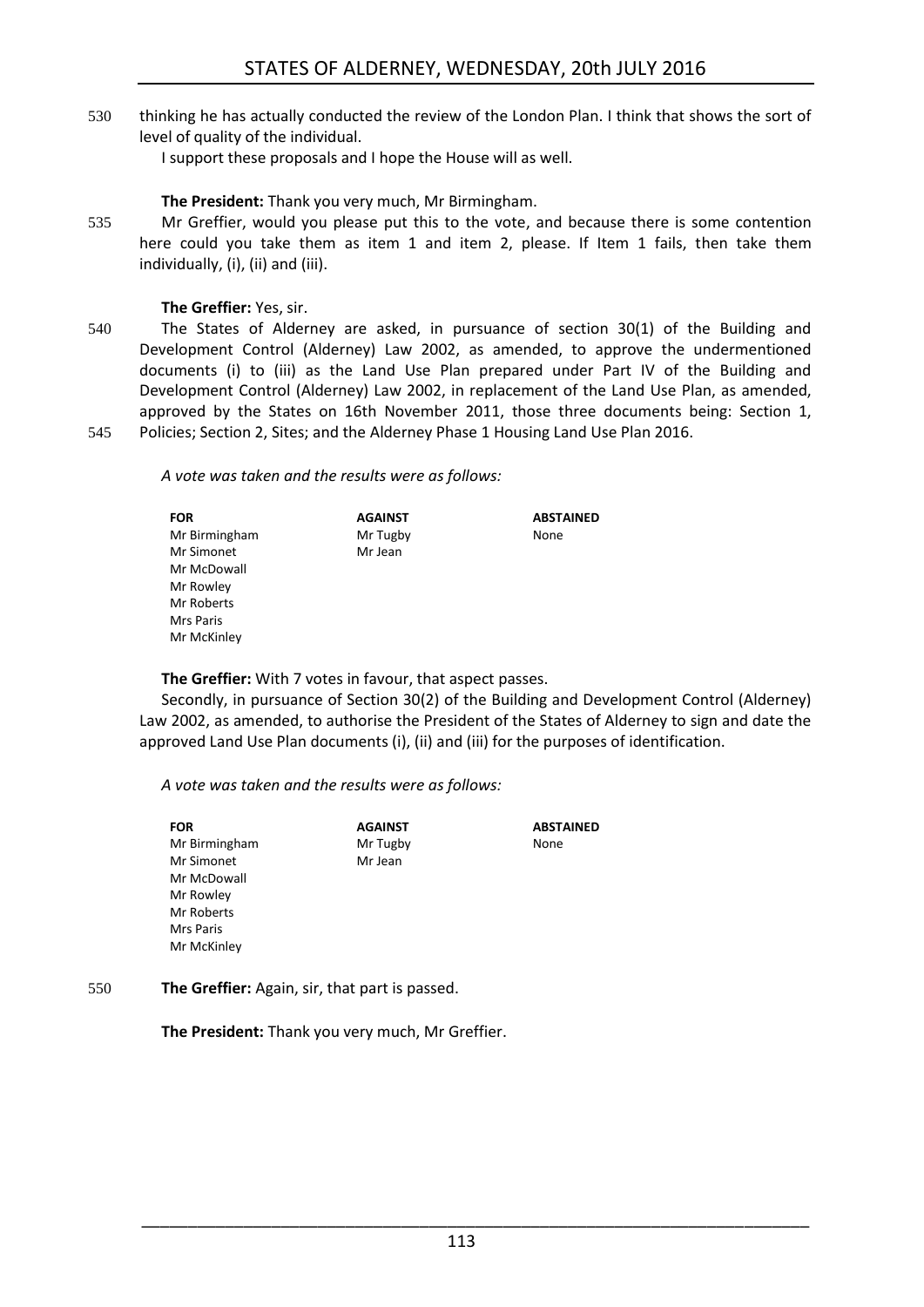#### <span id="page-15-0"></span>**III. Building and Development Control (Alderney) (Amendment) Ordinance, 2016 approved**

*Item III. The States of Alderney is asked: To approve the Building and Development Control (Alderney) (Amendment) Ordinance, 2016.*

**The President:** Could we now move on to Item III, please.

555 **The Greffier:** Yes, sir. Item III this evening is the Building and Development Control (Alderney) (Amendment) Ordinance, 2016.

A letter has been received from Mr Birmingham in his capacity as Chairman of the Building and Development Control Committee, and the States of Alderney are asked to approve the Building and Development Control (Alderney) (Amendment) Ordinance, 2016.

560

**The President:** Thank you very much. Mr Birmingham, as Convener.

#### **Mr Birmingham:** Thank you, Mr President.

565 On this Item, the Planning Officer explained the fundamental changes to the Law through this proposed Ordinance.

The comments on the Item included: with the changes to the 2014 Law, who will be accountable for the new rule changes? The BDCC need to follow the new procedures exactly. It was advised that ARUP have made recommendations for the appeals process and that 570 proprietary guidance is followed by the BDCC. The Convener stated that he is aiming to

introduce open planning meetings and to follow through with ARUP's recommendations.

The next item was a question about deferrals process. A comment was made that there are a large amount of deferrals and few BDCC meetings, with the deferrals not being followed up at the next meeting leading to significant delays. The full information of any planning application 575 should be all together and available before it is put to the BDCC. These details should be ready

- and available for the 21 days' notice for objections. The 21 days should be from the date of the publication in the *Gazette*, not the date of the written report. I, as Convener, noted the concerns and also advised that a fast-track system has also been set up for simple planning applications that do not need to go to the Committee, and that this is working well with a large number of 580 applications.
- 

If I may again, just for one moment, Mr President … I asked the Planning Officer to go back over the last year and check the figures in terms of how many applications we have had and to find out the issue about deferrals and see whether it is substantive. I can let you know that the Committee approved 144 applications, of which 55 were by fast track; seven applications were

585 refused; 16 applications were deferred for one meeting, two more than once. The practice is to include all items deferred, that are outstanding, onto the agenda. So, in reality, the deferrals we have are actually usually only for one meeting, so there does not seem to be a pattern where there is a long-term wait on deferrals.

The next item, of course, was on C permits. Comment was made that these were introduced 590 as a fast-track system to enable local people to build. These laws were written to protect the future. A major concern is the power base – that a quorum of three BDCC members can approve or reject applications. The Convener stated that mixing planning and politics is not a good idea, and this is what is currently in place. Moving to a zoning system will enable the States to have a form of control with future applications.

595 Those were all the comments on that Item.

**The President:** Thank you very much, Mr Birmingham. Do you wish to have a glass of water before you continue?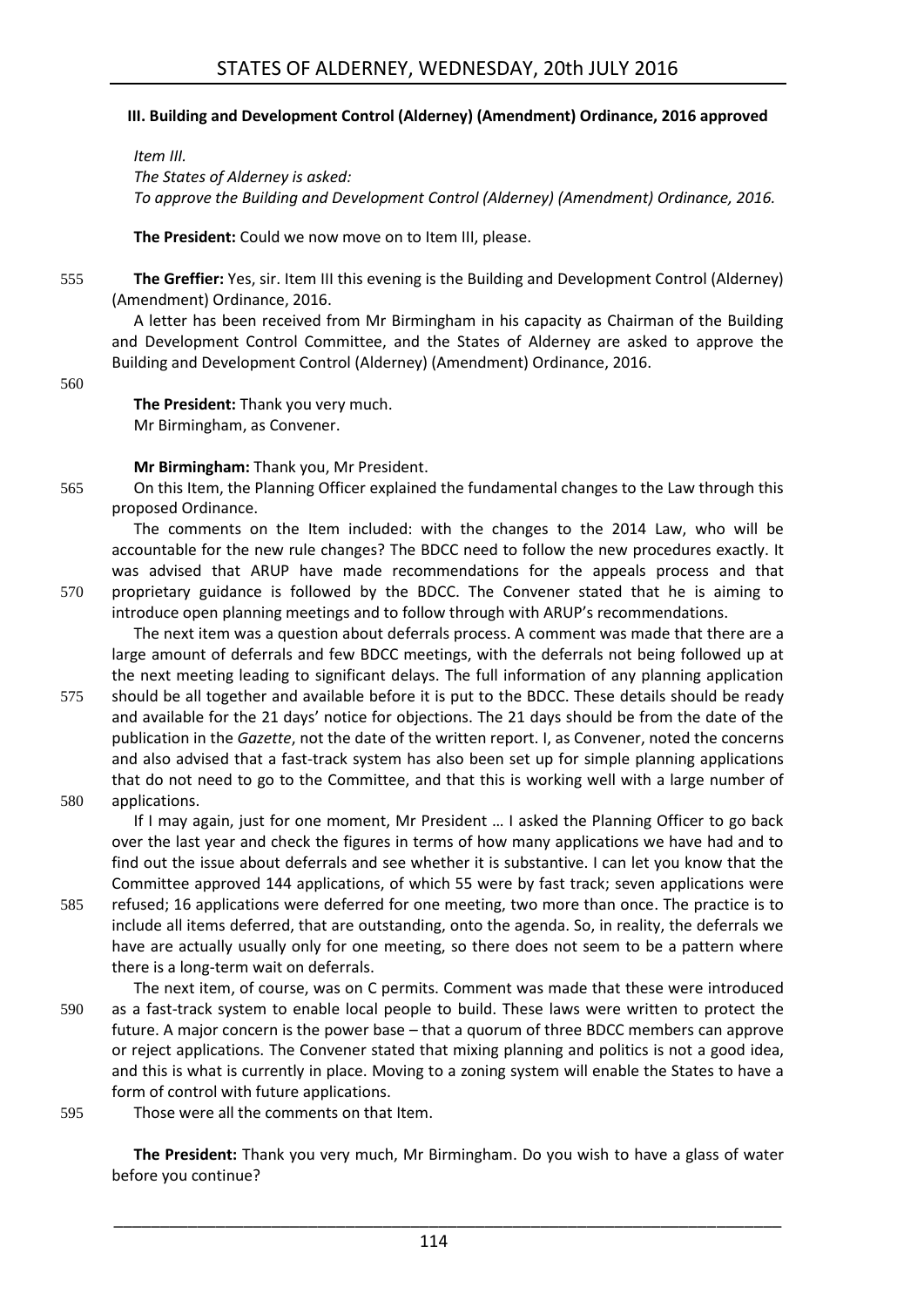**Mr Birmingham:** No, I can go straight in.

**The President:** Okay. If you would like to propose this Item III, please.

**Mr Birmingham:** Thank you, Mr President and fellow Members.

The (Amendment) Ordinance before you is the start of radical changes to the Island's 605 planning system, as proposed by the ARUP review. These changes are ones that can be made by Ordinance to the existing Law; others that will follow will require Projets de Loi, such as the full merits planning appeals process alongside some procedural process changes to the day-to-day operation of the Planning Department.

So, in brief, the major changes under this Ordinance are: (1) adding environmental and 610 sustainability considerations to the improvements process; (2) adaptation of the powers of the Committee in requesting additional information regarding an application; (3) the ability of the Committee to issue supplementary planning guidance; (4) changes to designated area restrictions on dwellings to ensure greater flexibility in the adaptation of those properties; (5) the repeal of Part 5 of the Law known as the C permit system; (6) planning consent will now run

615 with the land, not with the applicant; and (7) planning permission ceases after three years, no matter work has commenced.

All these changes, or proposed changes, have undergone public consultation either through the ARUP Review, the Housing Strategy Review or the Land Use Plan and the Land Use Plan Review itself, and they have received significant public support from most quarters.

- 620 The most contentious proposal is the removal of the C permit system, which some believe somehow protects a local family's ability to build a home. At the People's Meeting an interesting comment was made by Mrs Pearson in relation to the C permit system and its implementation. She observed that the C permit system was introduced by the States to help local families queue-jump the planning system, which at the time restricted development to a fixed figure for
- 625 the number of dwellings approved in one year. That system was ditched about 20 years ago. I believe it was found that it was potentially legally unsound. However, the C permit system it spawned has remained in place. This in itself is enough reason to repeal the legislation before you before you get to the myriad other reasons: that it is unfair to new residents or those trying to make a home on Alderney who are not locally born, and that it damages the Island's economy
- 630 for the same reasons; that it has no doubt contributed to the Island's depopulation; and that it is bureaucratic and has often proved difficult to operate without allocations of selective patronage in one shape or form.

Did the C permit system prevent huge inflation in land prices? At one point, plot prices were approaching £100,000. How did that help local families? Simple answer: it didn't, not unless you 635 already owned land. The only way to secure land and homes for the low paid and for young local families is through the use of zoning systems and policies that enable them to access affordable

housing, not by restricting who can or cannot build a house. The C permit system is out of time, out of place and I am delighted to bring legislation forward to consign it to history. I fully support the changes and intend to press on with further 640 modernisation of the planning system as soon as possible, and I commend this Ordinance to the States.

**The President:** Thank you, Mr Birmingham. Mr Simonet, I believe you wish to second this.

645

600

**Mr Simonet:** Thank you, Mr President. Indeed, I am delighted to second this proposal and I would like to reserve my right to speak later in the debate.

#### **The President:** Thank you.

650 Does any Member wish to speak on Item III? Mr Tugby.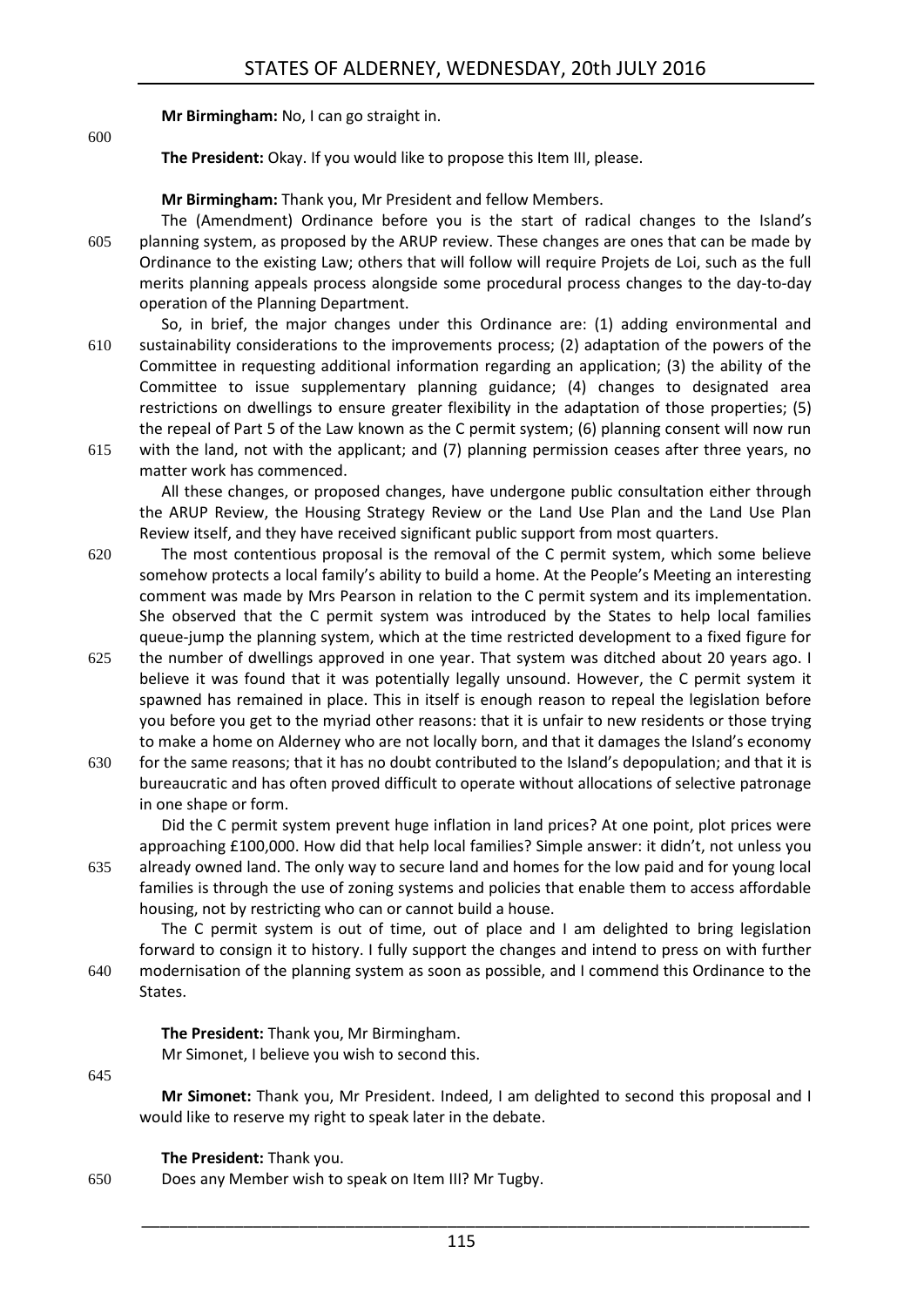**Mr Tugby:** One of the things I am concerned about on this Item is where you can appeal. At the moment, you can appeal to the court – and why should that be changed? You are saying, basically, that the court is not up to the job, surely, because they voted against. I think this was brought in partly because the Building Committee lost a case to an individual a short time ago.

655

**Mr Birmingham:** Point of information.

**The President:** Yes, please make a point of information.

660 **Mr Birmingham:** I wish to make a point of information in that the current Ordinance before us does not deal with changes to the appeal system because we are not allowed to. Legal advice tells us that that has to be done through a Projet de Loi, but I would just say that the ARUP report over two years ago had brought forward the suggestion of reform of the appeal system. This is not new.

665

**The President:** Thank you. Carry on, Mr Tugby.

**Mr Tugby:** I am against doing away with the C permit system, sir; that is how I feel.

670

**The President:** Thank you, Mr Tugby. Mr Jean, you wish to speak?

**Mr Jean:** I would just like to register my concern at the interesting view of the Chairman on 675 the C permit system. I do not share that view. I still believe in a modern world there is room for that system to exist and continue. Its limited use is a sign of how it has actually evolved and gone up and down.

Yes, he is quite correct about inflated plot prices, but they are not inflated now. In actual fact, it could be argued that a lot of the charges that the States of Alderney has imposed has helped 680 bring down the number of C permit applicants, as I have pointed out. But it still does not mean that the C permit should be regarded as an obsolete piece of legislation. To me, it is still current and there is still the odd C permit house built. It is unusual now because of the depressed property market, but I could agree with very little of what Mr Birmingham said – I disagree entirely.

685

**The President:** Thank you, Mr Jean.

**Mr Birmingham:** Point of information.

690 **The President:** As long as it is pertinent.

**Mr Birmingham:** It is. Mr Jean was making the point about the increasing costs that have been put on by the States. In fact, I brought legislation to this House in 2014 that reduced the amount of planning, not increased it.

695

**The President:** Thank you.

**Mr Jean:** Thank you for that piece of information, sir.

700 **The President:** Thank you very much. Does any other Member wish to speak on Item III? Mrs Paris.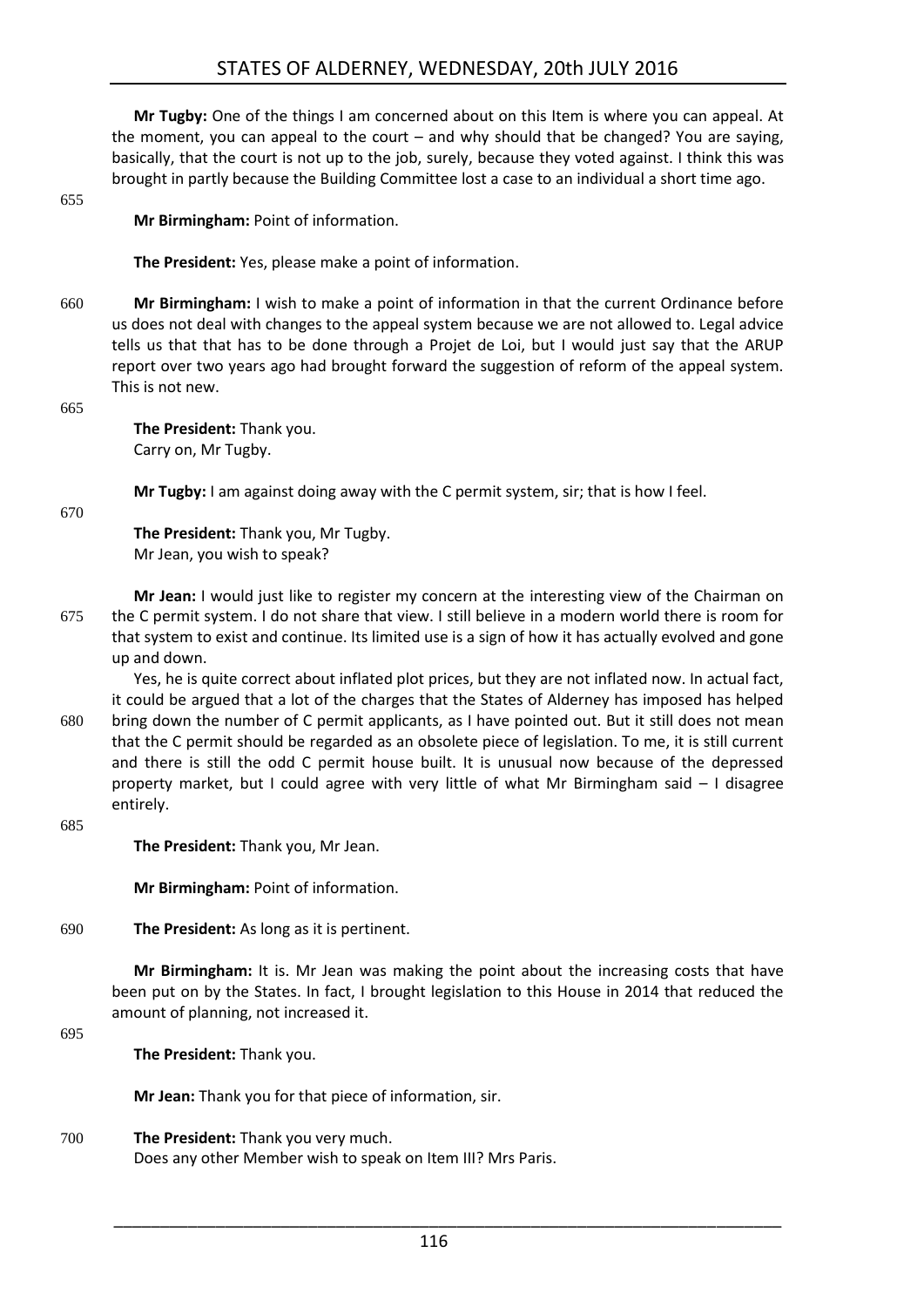#### **Mrs Paris:** Thank you, sir.

It strikes me that most of the points which Mr Birmingham has just gone through on our 705 behalf are mainly common sense and good housekeeping, and possibly long overdue. However, with change, obviously, can come anxiety and dissent, and the abolition of the C permit in particular I think is one of those changes.

However, I really do think we need to remember that we have requested and received highly professional advice, which has been offered to us after a great deal of consultation here on 710 Island, and it advises us that in order to have an evidence-based housing strategy to meet the future needs of the Island these are the things that we need to do.

This has resulted in the Land Use Plan Phase 1, which we have just supported, and in his report the inspector says on page 14:

The C Permit approach and the 2016 LUP approach are to my mind quite incompatible. My examination proceeds on the assumption that the C Permit system will be abolished in parallel with the Plan adoption.

We all have heard how much we rate the inspector. This seems to me to be the bottom line 715 of what is being said.

I will finish with what I said at the last meeting when we discussed this: that there can only be one thing worse than paying good money to receive such advice, and that is to leave it on the shelf to gather dust, a lack of the will to implement the advice.

#### 720 **The President:** Thank you, Mrs Paris.

Does any other Member wish to speak on this Item? Mr McKinley … Sorry. Mr Simonet, if no one else wishes to speak, do you wish to exercise your right to reply?

**Mr Simonet:** Indeed I do, sir. Thank you, Mr President.

- 725 The proposals that we are considering tonight are the outcome of the decision made by the BDCC three years ago to review the Building and Development Law. The Committee recognised the deficiencies in the existing Law highlighted the need for reform that would provide an improved planning system that is fit for purpose and reflects best practice. The Committee also recognised that to achieve this change it was essential that the process involved all States 730 Members, stakeholders and members of the public and was conducted throughout with
	- complete transparency.

To that end, Ove ARUP, a global company with the additional extensive experience and knowledge of the idiosyncrasies of the Channel Islands, were employed to conduct the review. The ARUP team have carried out a detailed analysis of the strengths and weaknesses of our

- 735 existing planning processes, an evidence-based analysis of our historic planning application, enforcement cases and appeal, and they have looked at our strategic economic and energy plans and the need to facilitate a population increase. They called for evidence from all those who wished to contribute to the process. They held public meetings to ensure that everyone would have more than one opportunity to make their views known and have their questions answered.
- 740 There is no doubt that the proposed changes have the support of the overwhelming majority of all those who took part in the process and the wider public. The proposed amendments to the Law will strengthen our ability to protect the natural environment and encourage quality development that complements the chosen localities. The BDCC have worked hard over the past three years to deliver a Building and Development Control Law that is progressive, clear in its
- 745 intent and supports the Land Use Plan, and I am pleased to recommend support for this change.

**The President:** Thank you, Mr Simonet. Mr Birmingham, do you wish to exercise your right to reply?

750 **Mr Birmingham:** No, thank you, I think everything has been dealt with.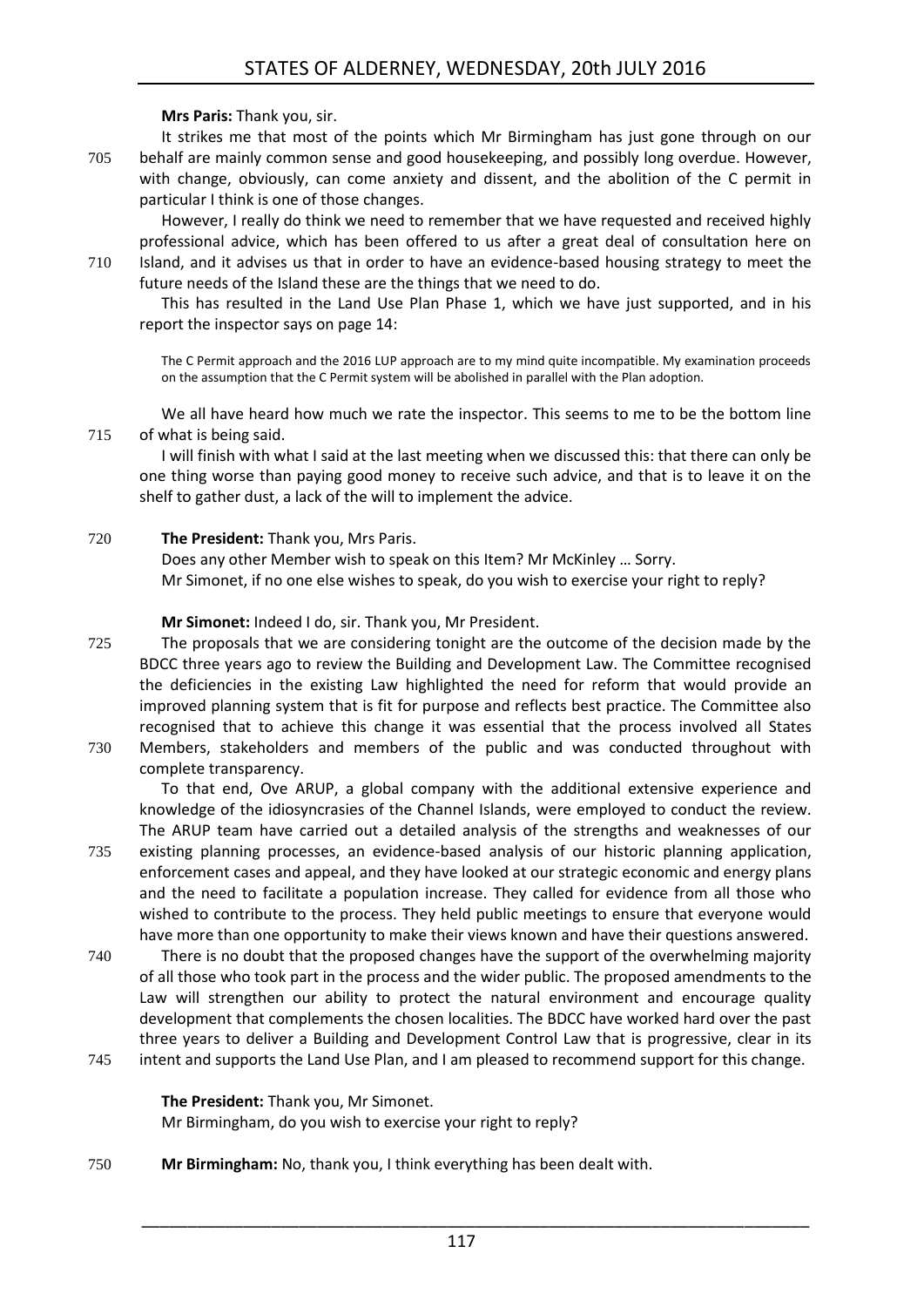**The President:** Thank you very much indeed. Mr Greffier, would you please take the vote on Item III.

#### **The Greffier:** Yes, sir.

755 The States of Alderney are asked to approve the Building and Development Control (Alderney) (Amendment) Ordinance, 2016.

*A vote was taken and the results were as follows:*

**FOR** Mr Birmingham Mr Simonet Mr McDowall Mr Rowley Mr Roberts Mrs Paris Mr McKinley

Mr Tugby Mr Jean

**AGAINST**

**ABSTAINED** None

**The Greffier:** Sir, that motion is passed.

#### 760

**The President:** Thank you very much indeed.

#### **IV. Elections 2016 – Proposed dates approved**

<span id="page-19-0"></span>*Item IV.*

*The States of Alderney is asked to approve that: (i) The date for the Presidential Ordinary Election be Saturday, 12th November 2016; (ii) The date of the Ordinary Election be Saturday, 26th November 2016; and (iii) That the Plebiscite be held on Saturday, 10th December 2016.* 

**The President:** Could we move to Item IV, please.

**The Greffier:** Thank you, sir. Item IV this evening is Elections 2016.

765 A letter has been received from Mr McDowall in his capacity as Chairman of the Policy & Finance Committee and the States have been asked to approve that, firstly, the date for the Presidential Ordinary Election be Saturday, 12th November 2016; secondly, the date of the Ordinary Election be Saturday, 26th November 2016; and thirdly, that the Plebiscite be held on Saturday, 10th December 2016.

770

**The President:** Thank you very much indeed. Mr Birmingham, as Convener, were there any comments on this Item?

**Mr Birmingham:** No, there were no comments on this Item, sir.

775

**The President:** Thank you very much. Mr McDowall, I believe you wish to propose this Item.

**Mr McDowall:** Yes, thank you very much, Mr President, ladies and gentlemen.

780 This is the lead up to the biennial elections – the three elections for President, the Ordinary Election and the Plebiscite – and I propose that that is approved. Thank you.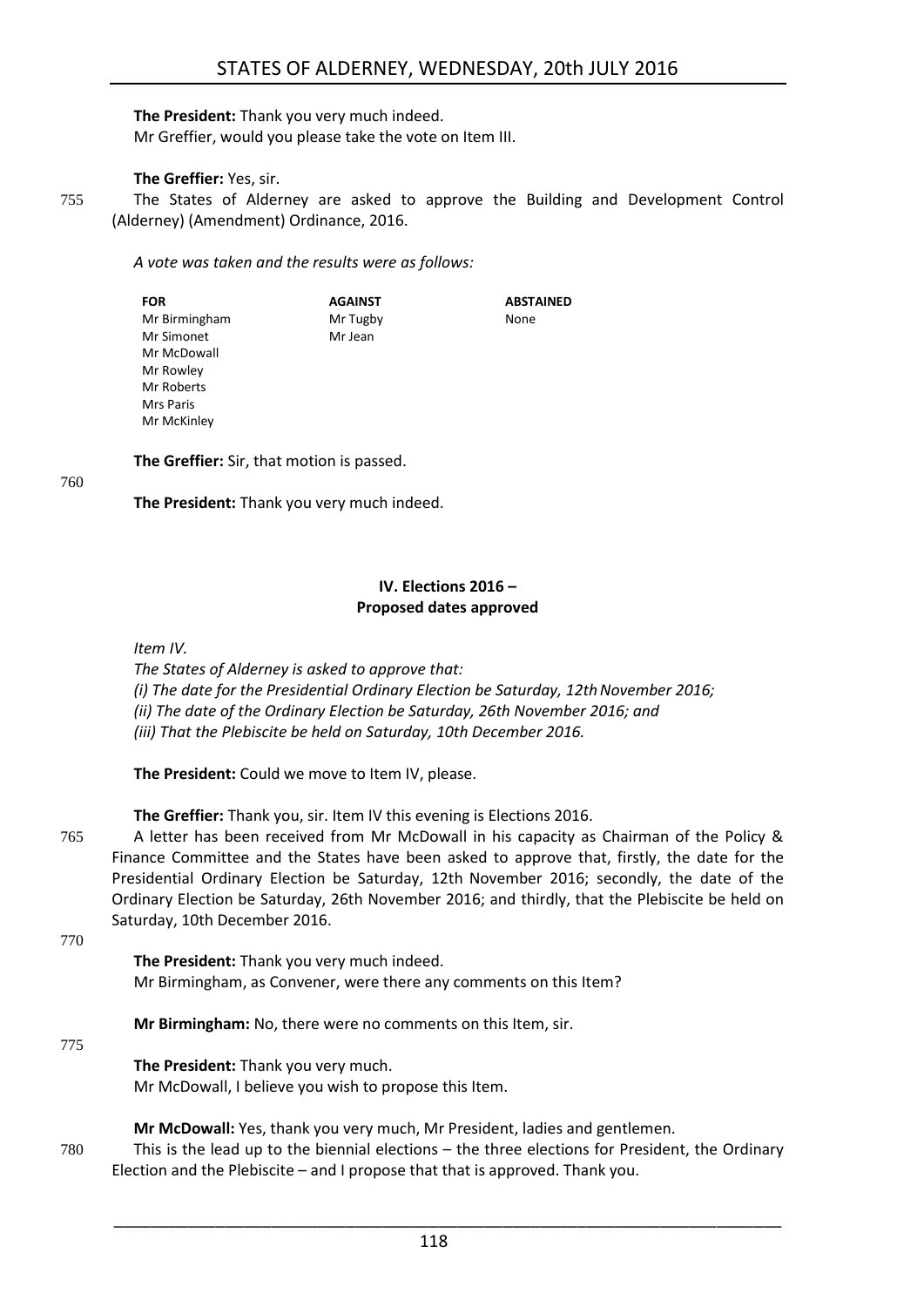**The President:** Thank you very much, Mr McDowall. Mr Rowley, I believe you wish to second this.

785 **Mr Rowley:** Yes, that is right, sir, I am more than happy to second this.

**The President:** Thank you. Does any Member wish to speak on Item IV? Mr Greffier, can we take Item IV as approved for the record, please.

790

**The Greffier:** Thank you, sir.

### **V. Independent Health Review – Terms of reference approved**

<span id="page-20-0"></span>*Item V.*

*The States of Alderney is asked:*

*To approve the attached report containing the Terms of Reference for the independent review of health and social care need, provision and governance in Alderney.*

**The President:** We will move to Item V.

**The Greffier:** Item V this evening is the Independent Health Review.

- 795 A letter has been received from Mr McDowall, again in his capacity as the Chairman of the Policy & Finance Committee, and the States of Alderney are asked to approve the attached report containing the terms of reference for the independent review of health and social care need, provision and governance in Alderney.
- 800 **The President:** Thank you, Mr Greffier. Mr Birmingham, as Convener.

**Mr Birmingham:** Thank you.

The Chief Executive clarified the work and progress on the Health Review. Emma Nelson 805 explained the survey procedure with Prof. Wilson's planned visits to the Island for end of July and August.

**The President:** Thank you, Mr Birmingham. Mr McDowall, I believe you wish to propose this.

810

**Mr McDowall:** Yes, indeed. Thank you very much, Mr President, ladies and gentlemen.

This is the culmination of the unfortunate incident known as 'the Rory Lyons affair', the Good Governance Institute review and the sadly needed review of delivery of health services to this Island. It is very comprehensive, it is being paid for by the States of Guernsey, it provides for

815 substantial public consultation and it is looking at the medium to long term and will actually be embodied as part of the service levels under the Transferred Services Agreement as part of the Financial Relationship change.

I would like to add one other point, which is that there are still one or two short-term health issues which have to be addressed and which need to supplement this, and I am sure most 820 Members are aware of that. So this is good in the medium-long term, but there are short-term

issues that still have to be addressed and taken. Thank you.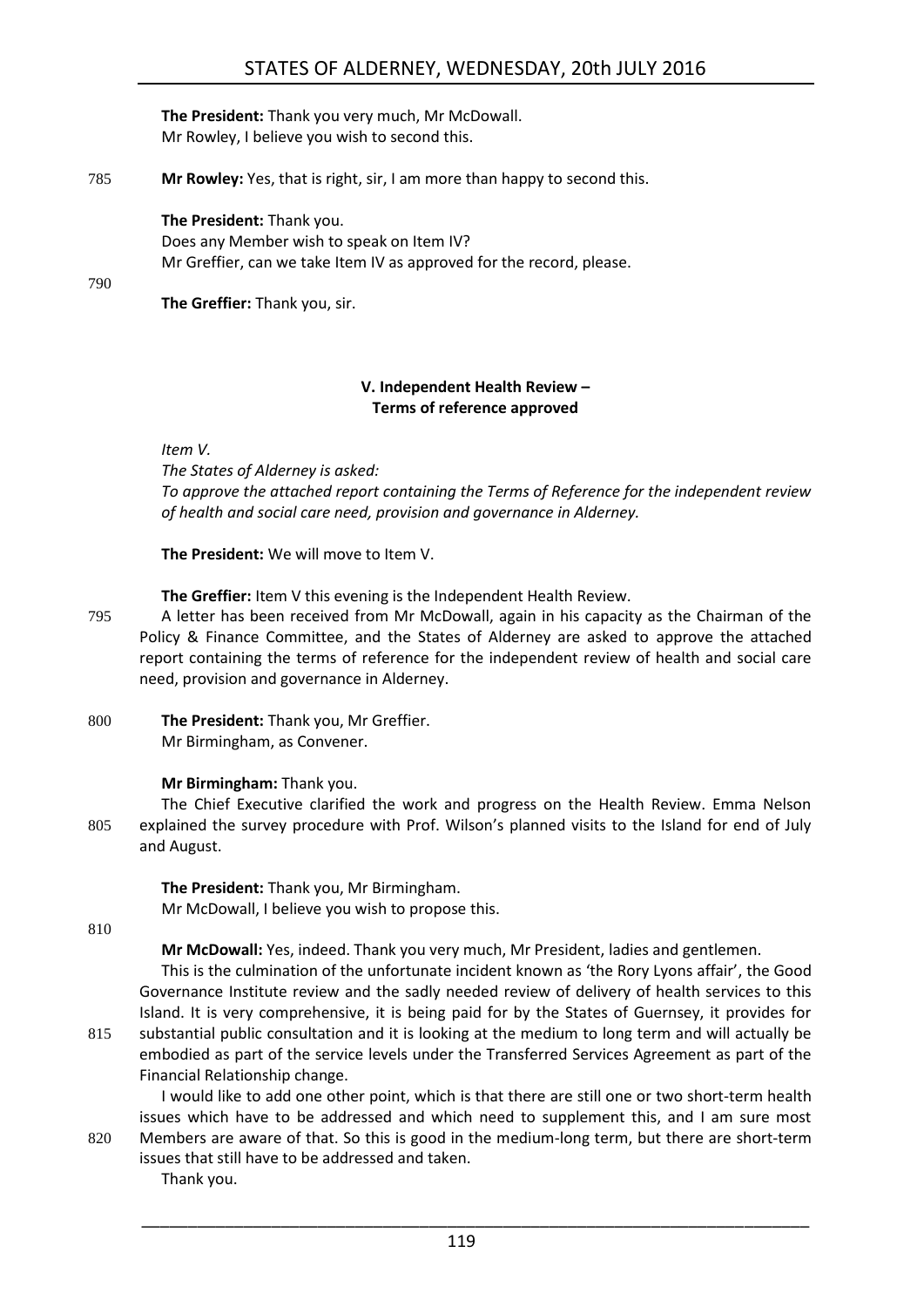**The President:** Thank you, Mr McDowall.

Mr McKinley, I believe you wish to second this.

825

**Mr McKinley:** Yes, please, and if I can reserve my right to speak.

**The President:** Does any Member wish to speak on Item V? Mr Jean.

830 **Mr Jean:** If I may, sir. Thank you.

The Adult Health and Social Care Service saw the survey for 2016. One person phoned me up and they were concerned about the survey being conducted as part of the independent Health and Social Care Service Review. The word 'independent' is of concern. I think the services that ... This is an opportunity to say that although improvements may be needed and the survey is a

- 835 very good thing, it will never be, in my opinion, a possibility for Alderney itself independently to provide such service and such standards as we get from Guernsey. I think it is time to raise that and hope that this, in this Health and Social Care Service Review – without the word 'independent', which this person was worried about – is successful and addresses not only the current needs but if there are any areas that do require improvement, that they come in. That 840 actually probably can only happen provided plenty of people take part in the survey and provide
- a good and broad number of submissions to work from. Myself, I have only thanks to the health services that are provided here in Alderney and the

one thing that I would like very much to see resolved is I would like to see our other GP practice back up and running. It concerns me that that has gone on for so long, and if there were 845 anything that the States itself could do to assist that … That is a concern of mine, and not only is it a concern of mine but I believe it is of concern to the patients of that practice. Also, it leaves us in a situation where there is a possibility that we may not have enough GP cover. That is quite serious and needs to be addressed.

### 850

**The President:** Thank you, Mr Jean.

Thank you.

Does any other Member wish to speak on this Item? Mr Simonet.

**Mr Simonet:** Thank you, Mr President.

- 855 This review gives Alderney its first opportunity to make a significant impact on the shape and substance of the healthcare provision proposed for this Island. The report from the Good Governance Institute on the recent distressing events concerning the treatment of one of our local doctors and his patients by the health authorities brought into clear focus the inadequacies of the current delivery of this vital service.
- 860 I believe it is essential that all States Members and the public become fully engaged in this process.

Thank you, Mr President.

**The President:** Thank you, Mr Simonet.

#### 865

**Mr Simonet:** Does any other Member wish to speak on Item V?

Before you exercise your right to reply, just let me make sure nobody else wants to say anything.

#### 870 **Mr McKinley:** Yes, that is fine.

**The President:** Does anybody else wish to speak on this before Mr McKinley exercises his right to reply?

Please carry on, Mr McKinley.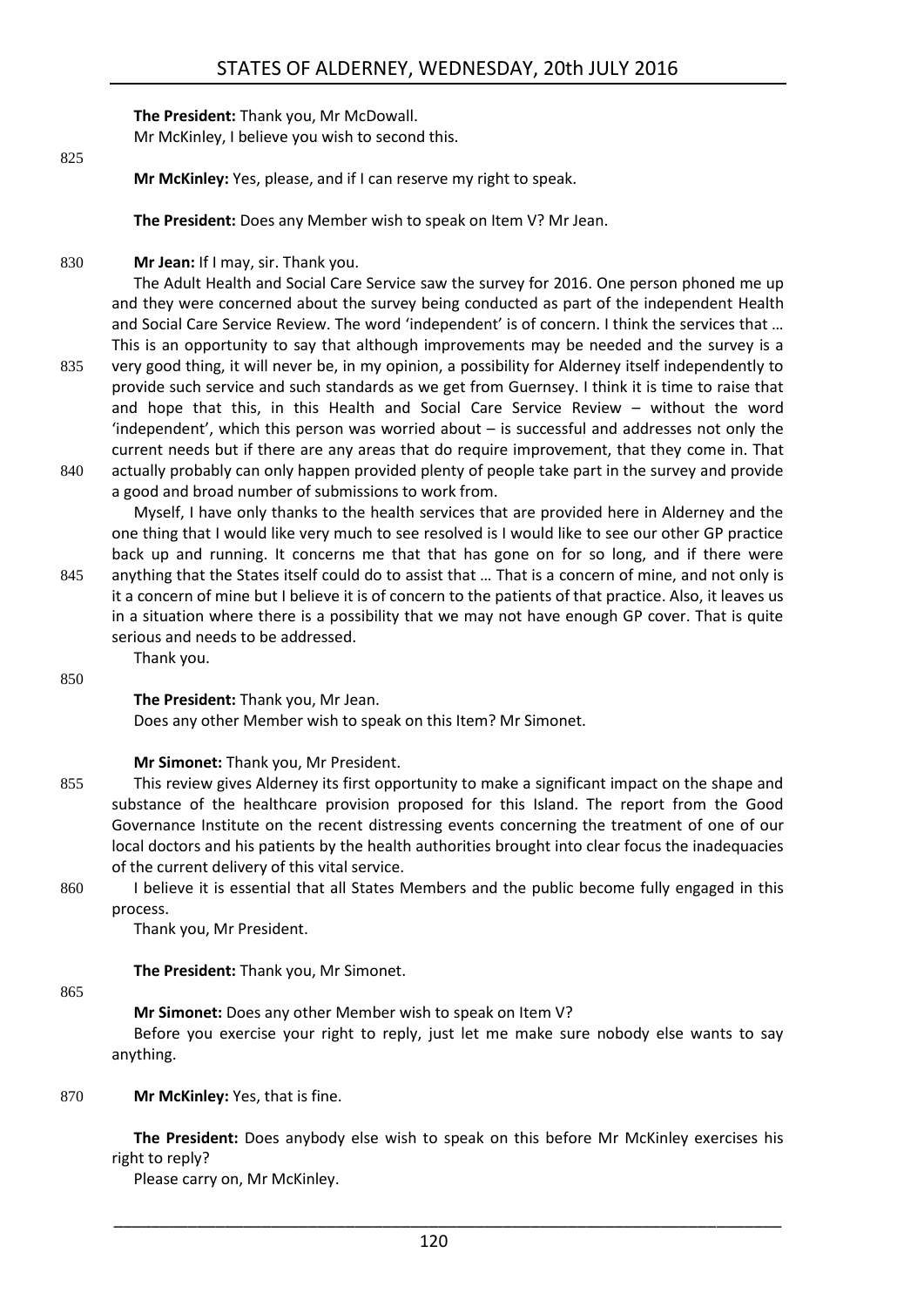#### 875 **Mr McKinley:** Thank you very much, sir.

Perhaps I have misunderstood Mr Jean, but the independent part of the Health Review is not suggesting that we have an independent health system here; it is an independent team reviewing our health system.

880 **Mr Jean:** If I can clarify, sir –

**The President:** Point of order.

**Mr Jean:** Yes, thank you. If – *(Interjection by Mr McKinley)* Sorry.

885

**The President:** Please let –

**Mr McKinley:** Carry on.

890 **The President:** Mr Jean, carry on.

**Mr Jean:** It is only that somebody phoned my home and pointed this out to me, and they were concerned. That is why I have actually addressed their concern.

895 **Mr McKinley:** That is fine –

**The President:** Thank you, Mr Jean. Carry on.

900 **Mr McKinley:** – but just to clarify, the answer to that is that it is not suggesting an independent health system here; it is an independent team coming to review our health system.

**Mr Jean:** Why I am doing this remains the context.

905 **The President:** Thank you, I think you have made your point.

**Mr McKinley:** That is fine. I think I have answered your telephone call!

**Mr Jean:** Thank you.

910

**Mr McKinley:** I think this is long overdue and I think the concern with this slightly is that it is coming up on the meeting now in July, when this has been going on for really some months. We are now clarifying the terms of reference. The review is underway and it is probably the second most important subject on people's minds on this Island at the moment after only one, which is 915 transport links: our medical links. Our independent health review is absolutely critical.

I am very concerned. I know Dr Rabey has been here. Dr Rabey came as an independent, not part of this team. He has taken back the messages very clearly from the people he met and he has had subsequent discussions with both medical practices and other people. The concerns are that the report is not due to be delivered until December 2016 and it will then take some

- 920 months to carry out those recommendations, and hopefully I go along with Mr Jean and others – one of the recommendations will be the reinstallation of the other medical practice and that we will have two medical practices here. But the serious cost to Guernsey of the maintenance of our health support, health coverage and medical coverage here is rising daily, and I know that when one of the previous presidents of the Health and Social Services Committee visited here
- 925 some years ago he went back to Guernsey and said the time is going to be when we are going to have to go down to one practice. We have not reached that time yet.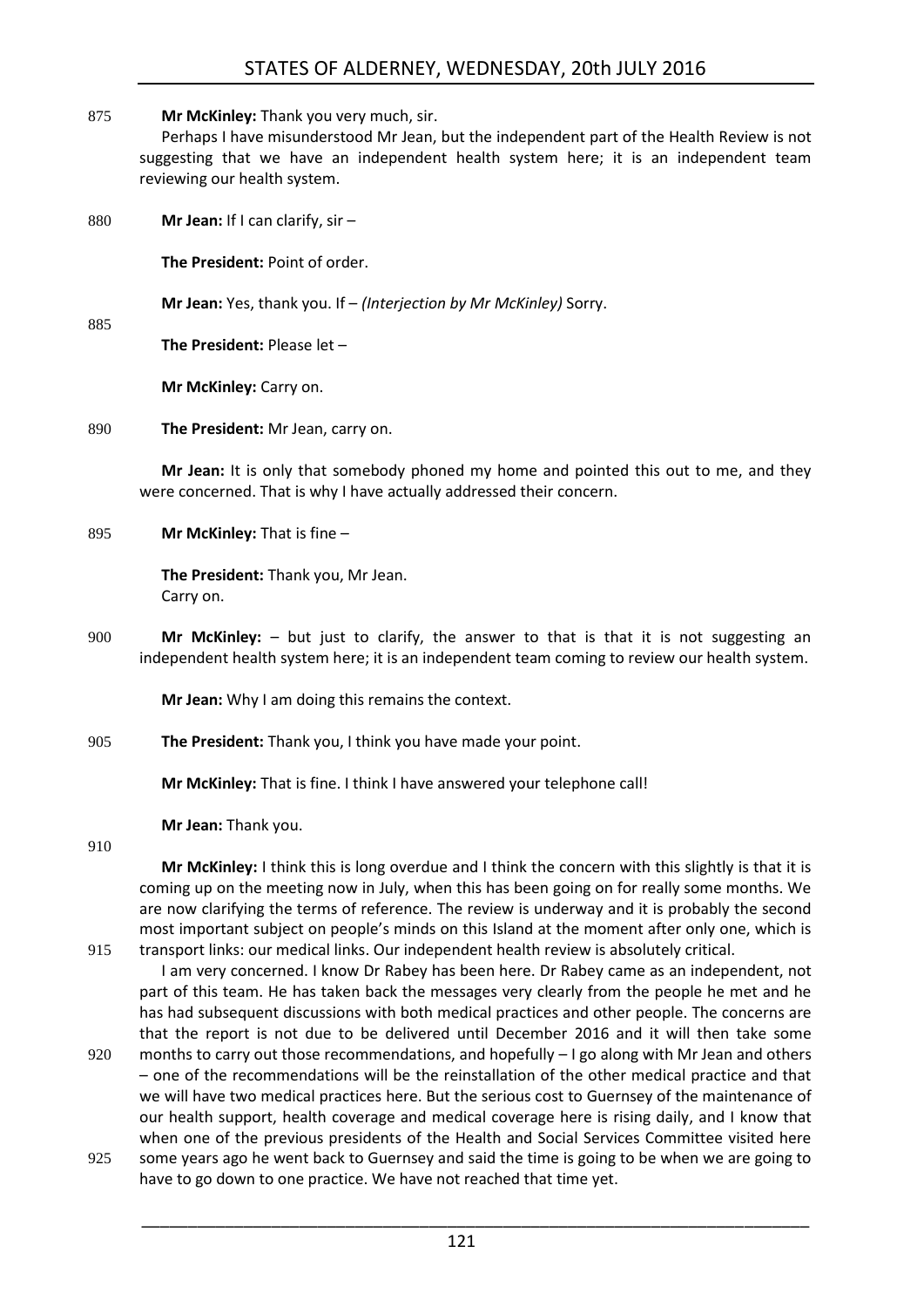I know there are a lot of people out there who want to go to the other practice if it is reestablished. There are also some concerns at the moment about our casualty evacuation and emergencies, about the number of doctors on the Island. I understand the Island Medical Centre 930 is employing two further doctors in the month of August, but that will still leave us with only one practice.

All I can say is that this has to be done as quickly as possible. It is long overdue. I would love it to be reported on. I know that Emma Nelson is here representing Prof. Wilson. There will be public consultation at the end of August. To all those out there listening to this, please pass on 935 the message that this is your opportunity to express your concerns, and the sooner those

concerns are dealt with the better.

Thank you, sir.

**The President:** Thank you, Mr McKinley.

940 Mr McDowall, do you wish to exercise your right to reply?

**Mr McDowall:** Yes. Thank you very much indeed, Mr President.

I do echo the concerns that Mr McKinley has made. I have been in correspondence with Dr Rabey and he thinks it is 'essential' that a second practice is established as soon as possible. 945 Clearly that is not within his gift, but we certainly have his support on that and I thank him for that.

I think I have nothing else to add but support of this motion. Thank you.

**The President:** Thank you, Mr McDowall.

950 Mr Greffier, could you put Item V to the vote, please.

# **The Greffier:** Thank you, sir.

The States of Alderney are asked to approve the report containing the terms of reference for the independent review of health and social care need, provision and governance in Alderney.

*A vote was taken and the results were as follows:*

|     | <b>FOR</b>                  | <b>AGAINST</b> | <b>ABSTAINED</b> |
|-----|-----------------------------|----------------|------------------|
|     | Mr Tugby                    | None           | None             |
|     | Mr Birmingham               |                |                  |
|     | Mr Jean                     |                |                  |
|     | Mr Simonet                  |                |                  |
|     | Mr McDowall                 |                |                  |
|     | Mr Rowley                   |                |                  |
|     | Mr Roberts                  |                |                  |
|     | Mrs Paris                   |                |                  |
|     | Mr McKinley                 |                |                  |
| 955 | The Greffier: Thank you.    |                |                  |
|     | Sir, that motion is passed. |                |                  |

**The President:** Thank you.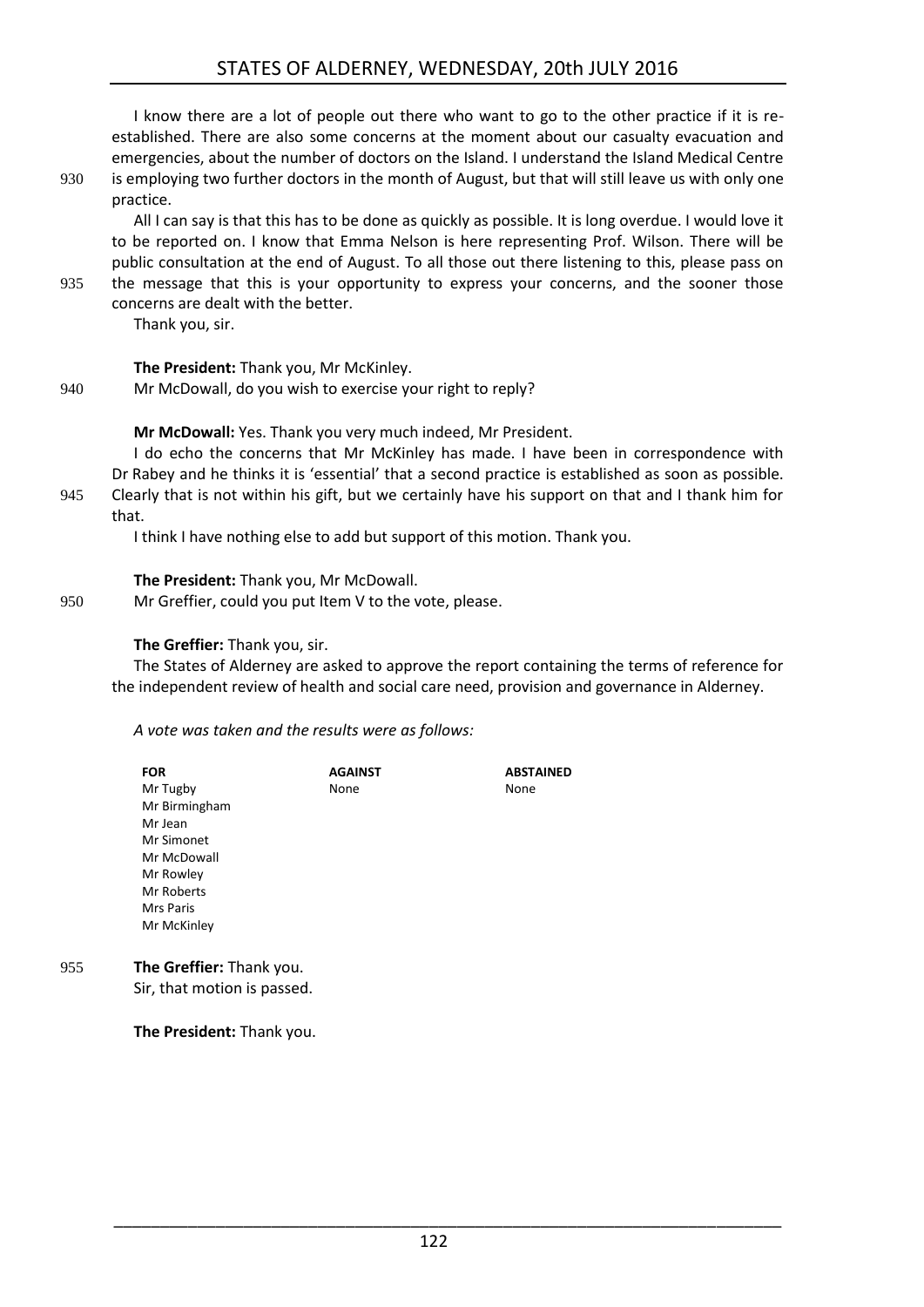#### **VI. The Speed Trials (Alderney) Ordinance, 2016 approved**

<span id="page-24-0"></span>*Item VI. The States of Alderney is asked: To approve The Speed Trials (Alderney) Ordinance, 2016.*

**The President:** Could we move to Item VI, please.

#### 960

**The Greffier:** Thank you, sir. Item VI this evening is The Speed Trials (Alderney) Ordinance, 2016.

A letter has been received from Mr Tugby in his capacity as Chairman of the General Services Committee and the States of Alderney is asked to approve The Speed Trials (Alderney) 965 Ordinance, 2016.

**The President:** Thank you very much, Mr Greffier. Mr Birmingham, as Convener.

970 **Mr Birmingham:** Thank you, Mr President. There were no comments on this Item or any of the remaining Items.

> **The President:** Thank you very much. Mr Tugby, I believe you wish to propose this.

975

#### **Mr Tugby:** Yes, sir.

This goes on every year, basically. It has gone on for a few years to great benefit to the Island and I hope that it will be passed just as a formality.

980 **The President:** Thank you very much, Mr Tugby. Mrs Paris, I believe you wish to second this.

#### **Mrs Paris:** Yes, sir, thank you.

The Guernsey Cart and Motor Club have been annual visitors to Alderney for many years now 985 and I am sure we are all very pleased to welcome them back again in 2016. They bring both considerable revenue and quite a lot of excitement at a time of year which helps to extend our tourism season, so there is a great deal to be said for it.

I second Mr Tugby in his request that we should co-operate and pass this so they can now do their business.

990

**The President:** Thank you very much, Mrs Paris. Does any other Member wish to speak on Item VI? Mr Jean.

**Mr Jean:** I would just like to, if I could, raise, alongside the praise that I have for this event 995 and the great enjoyment that many members of the public get from this event, going down to watch the speed trails, that there have been in the past problems with them getting over here, coming into Alderney, and I would like a weather eye kept on the event so that, should they require any assistance from the States of Alderney, we are able to assist them, because we would not want a situation to develop where they would cancel and not come. I am particularly 1000 keen on this event, and so, I know, are the people in Guernsey – they absolutely love it and they adore coming over. There are so many people who partake of it in so many ways and enjoy it that we must protect it and look after it.

Thank you.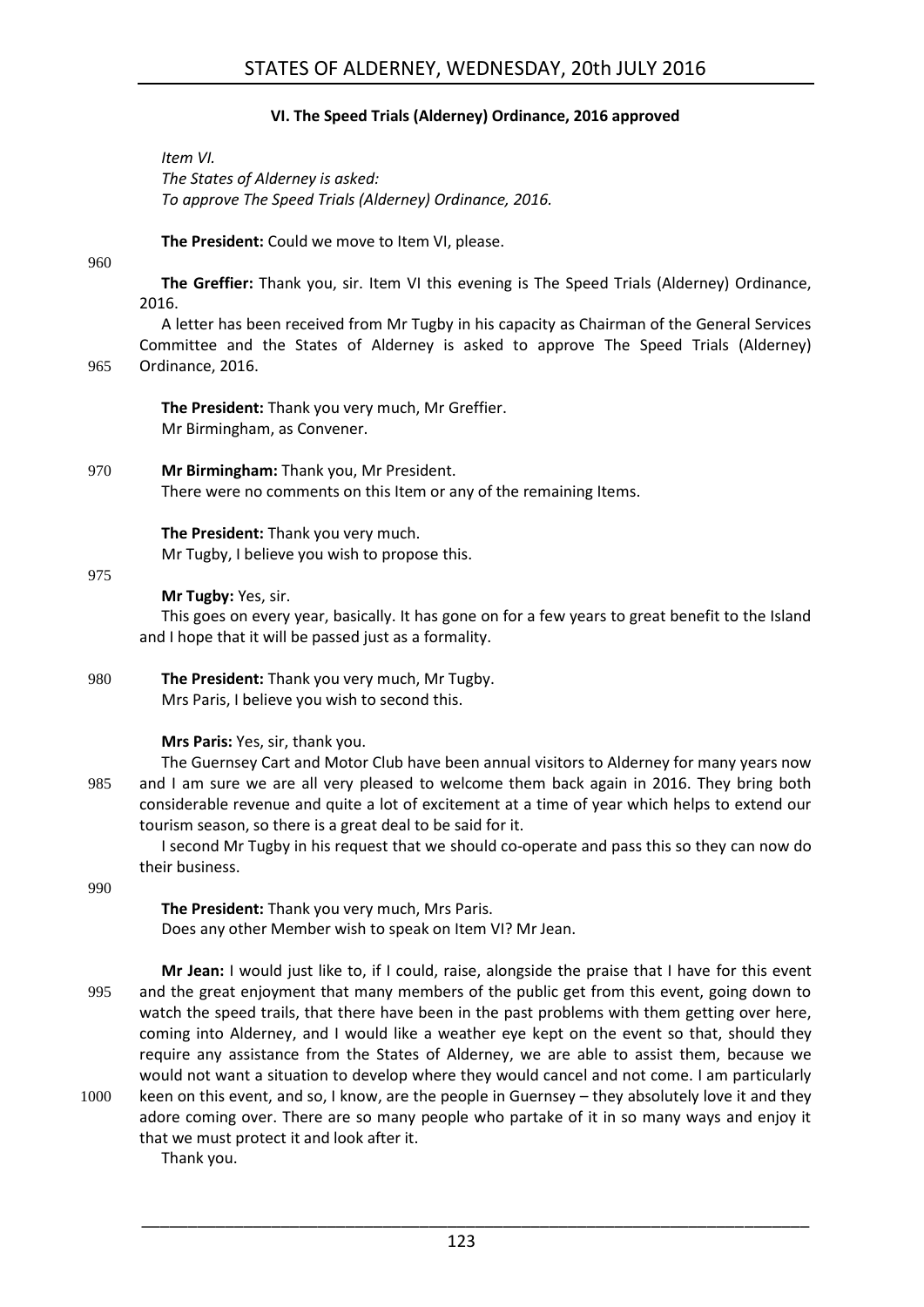1005 **The President:** Thank you, Mr Jean. Mr Rowley.

#### **Mr Rowley:** Thank you, sir.

I would just like to echo my other colleagues' remarks. As Chairman of the Tourist 1010 Committee, it is a very big event in our tourist agenda and the ability of them to actually get here is going to be a major … well, the ability for anyone to get here is a major achievement these days.

**The President:** Thank you very much.

#### 1015

**Mr Rowley:** Thank you.

**The President:** Does anybody else wish to speak on this Item before you exercise your –

1020 **Mrs Paris:** Just a point of order.

**The President:** A point of order, carry on.

#### **Mrs Paris:** Thank you.

- 1025 Just to say there were issues last year about them getting here, which we managed to address. They felt, at the time, that this was a one-off issue which had caught them unawares and that this year there should not be any problems, but obviously we are in communication with them to be sure that there will not be any issues.
- 1030 **The President:** Thank you for that point of order, Mrs Paris. Does any other Member wish to speak on this Item? Mr Birmingham.

#### **Mr Birmingham:** Thank you, Mr President.

Yes, I would echo the support for the event – it is excellent. One thing that just does cross my 1035 mind is that obviously we have the runway contract coming up and obviously there is going to be a considerable amount of work being done on the roads. I just would ask a question. Obviously, there have to be certain requirements that the speed trials sometimes need perhaps in run-off areas or specific work being done on the track areas that they use, and I would just hope that in taking forward the road surfacing contract we do actually make a request of the 1040 speed trials organisers to find out if there are maybe some specific requirements that they might need, just to ensure that we can keep this event going for the future.

**The President:** Thank you, Mr Birmingham. Does any other Member wish to speak on Item VI? No. 1045 Mrs Paris, do you wish to exercise your right to reply? Mr Tugby, do you wish to exercise your right to reply?

> **Mr Tugby:** Yes, we will. The Ronez contract will not commence until after the speed trial, so we will ask for their opinion and then work with them.

1050

**The President:** Thank you very much indeed. Mr Greffier, would you please put Item VI to the vote.

**The Greffier:** Thank you, sir.

1055 The States of Alderney are asked to approve The Speed Trials (Alderney) Ordinance, 2016.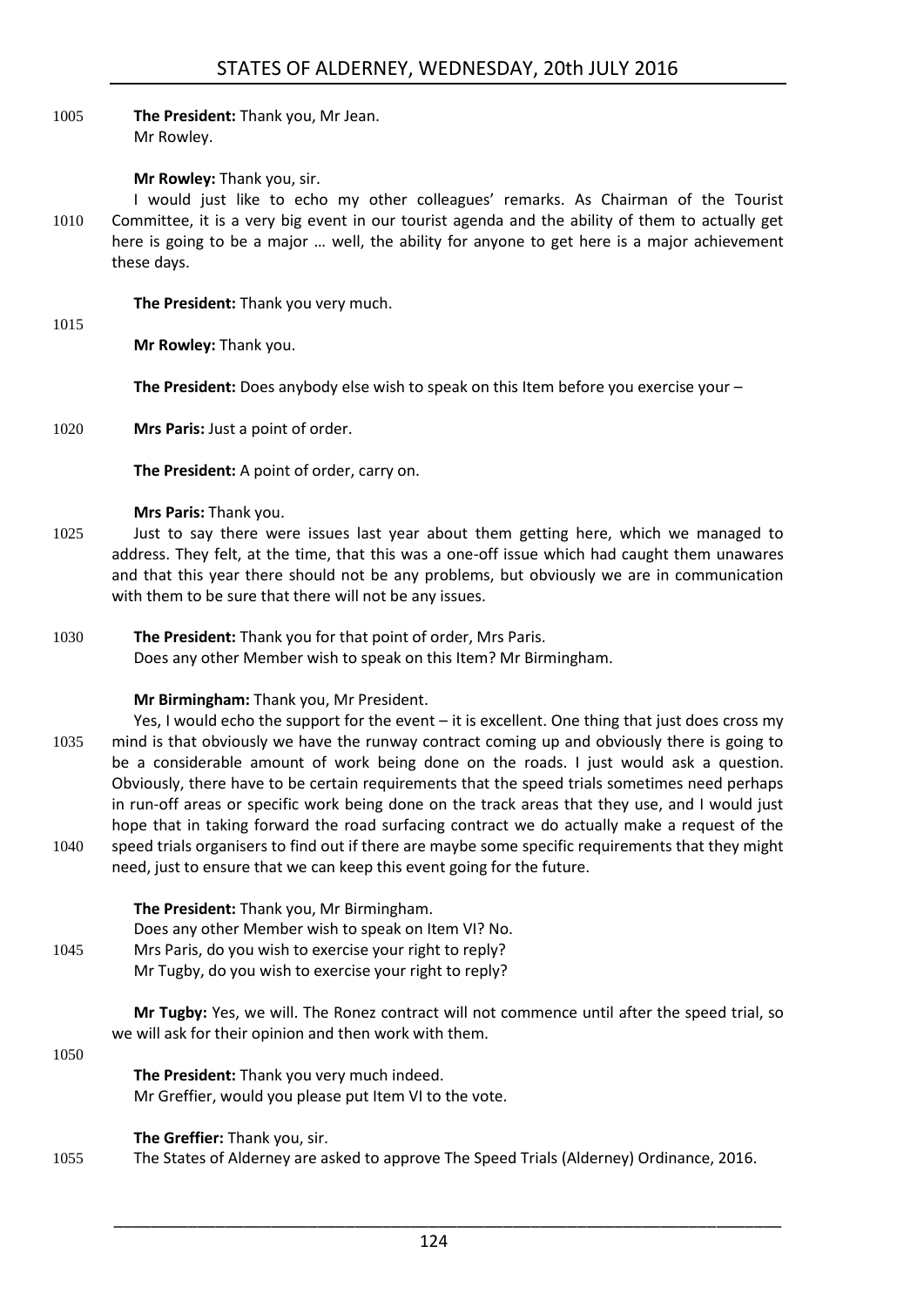#### *A vote was taken and the results were as follows:*

| <b>FOR</b>               | <b>AGAINST</b> | <b>ABSTAINED</b> |  |  |
|--------------------------|----------------|------------------|--|--|
| Mr Tugby                 | None           | None             |  |  |
| Mr Birmingham            |                |                  |  |  |
| Mr Jean                  |                |                  |  |  |
| Mr Simonet               |                |                  |  |  |
| Mr McDowall              |                |                  |  |  |
| Mr Rowley                |                |                  |  |  |
| Mr Roberts               |                |                  |  |  |
| Mrs Paris                |                |                  |  |  |
| Mr McKinley              |                |                  |  |  |
|                          |                |                  |  |  |
| The Greffier: Thank you. |                |                  |  |  |

Sir, that motion is passed.

1060

**The President:** Thank you very much.

#### **VII. Air Transport Licensing (Alderney) Law, 1996 – Modified policy statement approved**

<span id="page-26-0"></span>*Item VII.*

*The States of Alderney is asked:*

*To approve the modified policy in relation to the licensing of Alderney's air transport services as approved by the States of Deliberation, and for this policy statement to replace the previous policy.*

**The President:** Could we move to Item VII, please.

**The Greffier:** Thank you, sir. Item VII this evening is Air Transport Licensing (Alderney) Law, 1065 1996, Policy Statement.

A letter has been received from Mr McDowall in his capacity as Chairman of the Policy & Finance Committee and the States of Alderney are asked to approve the modified policy in relation to the licensing of Alderney's air transport services as approved by the States of Deliberation, and for this policy statement to replace the previous policy.

1070

#### **The President:** Thank you very much.

As Mr Birmingham reported, as Convener, previously, there were no comments on this Item at the People's Meeting, which means, Mr McDowall, would you care to propose this motion?

1075 **Mr McDowall:** Yes, thank you very much indeed, Mr President.

This is a small procedural change to strengthen the States of Alderney's powers and control over air transport licensing.

I think this is going to be a very important measure in the future. I commend it to the House.

1080 **The President:** Thank you, Mr McDowall. Mr Roberts, I believe you wish to second this.

**Mr Roberts:** Yes, with great pleasure I would like to second this Item. Thank you.

1085 **The President:** Thank you, Mr Roberts.